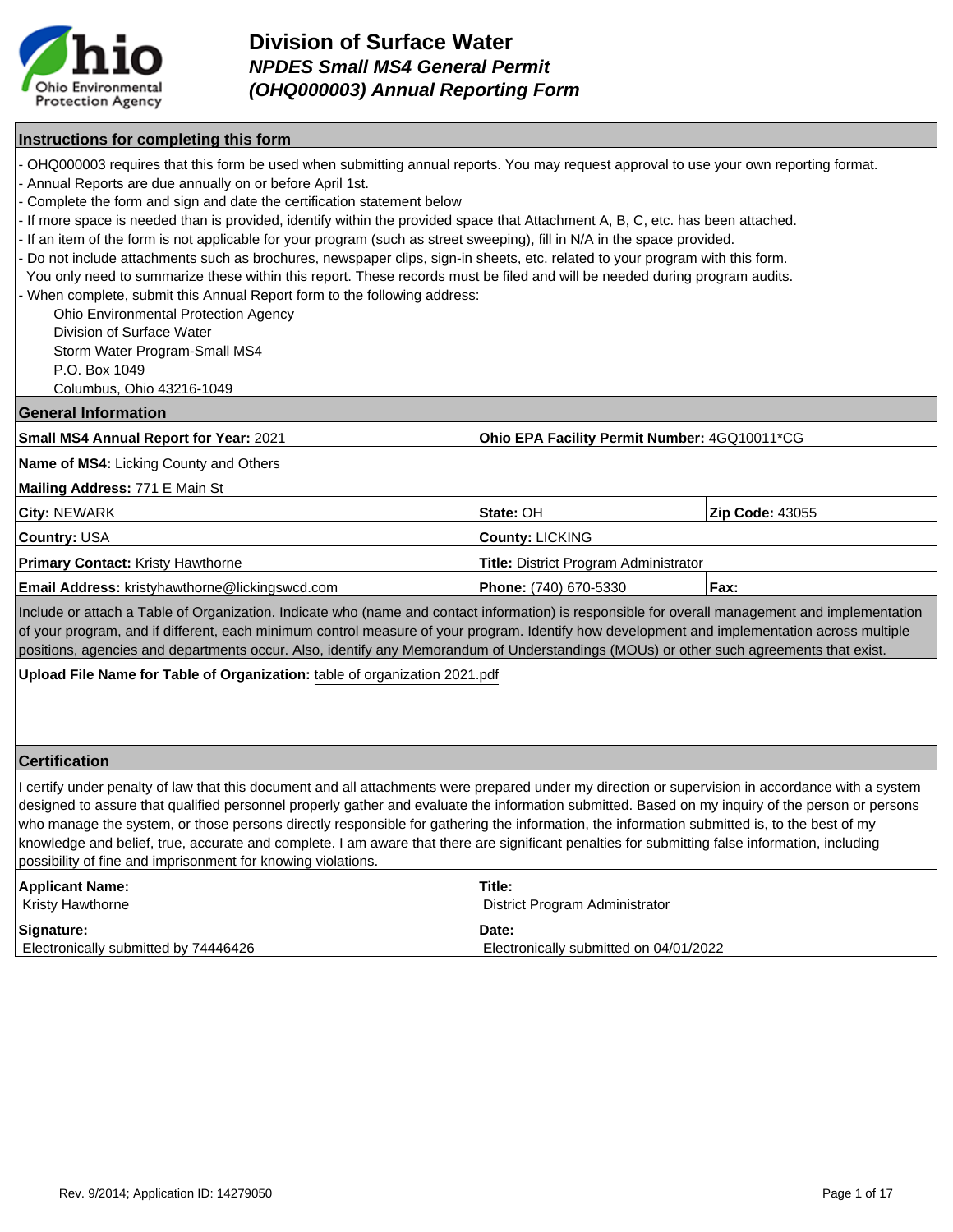# **PUBLIC EDUCATION AND OUTREACH**

## **Estimate Your Permit Area of Total Population:** 17000

| BMP (mechanism)                                                  | Responsible Party                                                                  | Measurable Goal                                                                                                                      | Theme or Message                                                                                                                                                                                                      | <b>Target Audience</b>                              | % Target<br>Audience | Effective  |
|------------------------------------------------------------------|------------------------------------------------------------------------------------|--------------------------------------------------------------------------------------------------------------------------------------|-----------------------------------------------------------------------------------------------------------------------------------------------------------------------------------------------------------------------|-----------------------------------------------------|----------------------|------------|
| Youth & Family Education                                         | <b>LCSWCD</b>                                                                      | Promote stormwater awareness and<br>pollution prevention at community<br>events, schools, and youth events.                          | Keeping sediment (theme 1), nutrient<br>(theme 2), organic (theme 3), and<br>toxic (theme 4) pollution out of storm<br>water.                                                                                         | Youth, families                                     | 13                   | Yes        |
| Summary of Results: Estimated 1237 reaches through 13 efforts.   |                                                                                    |                                                                                                                                      |                                                                                                                                                                                                                       |                                                     |                      |            |
| Comments:                                                        |                                                                                    |                                                                                                                                      |                                                                                                                                                                                                                       |                                                     |                      |            |
| River Round Up                                                   | LCSWCD, LC Recycling, Licking Park   Promote River Round Up via poster<br>District | contest, mini Round Up, word of<br>mouth, blogs, radio interviews, etc.                                                              | Keeping sediment (theme 1), nutrient<br>(theme 2), organic (theme 3), and<br>toxic (theme 4) pollution out of storm<br>water.                                                                                         | Adults, youth, families, local leaders,<br>educator | 100                  | <b>Yes</b> |
| Summary of Results: Estimated 40,394 reaches through 19 efforts. |                                                                                    |                                                                                                                                      |                                                                                                                                                                                                                       |                                                     |                      |            |
| Comments:                                                        |                                                                                    |                                                                                                                                      |                                                                                                                                                                                                                       |                                                     |                      |            |
| Outreach Media (Hard Copy)                                       | LCSWCD, Licking Park District, LC<br>Planning Commission, LC Recycling             | Deliver stormwater and pollution<br>prevention messages via printed<br>brochures, newsletters, and other<br>nonpersonal print media. | Keeping sediment (theme 1), nutrient<br>(theme 2), organic (theme 3), and<br>toxic (theme 4) pollution out of storm<br>water. Provide stormwater<br>management information to the<br>development community (theme 5). | Adults, Youth, Families, Educator                   | 12                   | Yes        |
| Summary of Results: Estimated 3,824 reaches through 2 efforts.   |                                                                                    |                                                                                                                                      |                                                                                                                                                                                                                       |                                                     |                      |            |
| Comments:                                                        |                                                                                    |                                                                                                                                      |                                                                                                                                                                                                                       |                                                     |                      |            |
| Outreach Media (Digital)                                         | <b>LCSWCD</b>                                                                      | Deliver stormwater and pollution<br>prevention messages via webpages,<br>social media, and electronic<br>newsletters.                | Keeping sediment (theme 1), nutrient<br>(theme 2), organic (theme 3), and<br>toxic (theme 4) pollution out of storm<br>water.                                                                                         | Adults, Youth, Families, Educator                   | 100                  | Yes        |
| Summary of Results: Estimated 2,955 reaches through 20 efforts.  |                                                                                    |                                                                                                                                      |                                                                                                                                                                                                                       |                                                     |                      |            |
| Comments:                                                        |                                                                                    |                                                                                                                                      |                                                                                                                                                                                                                       |                                                     |                      |            |
| <b>Adult Education</b>                                           | LCSWCD, Villages, Townships                                                        | Educate adults via public events<br>including booths and tables and<br>outreach events.                                              | Keeping sediment (theme 1), nutrient<br>(theme 2), organic (theme 3), and<br>toxic (theme 4) pollution out of storm<br>water.                                                                                         | Adults                                              | 17                   | <b>Yes</b> |
| Summary of Results: Estimated 992 reaches through 23 efforts.    |                                                                                    |                                                                                                                                      |                                                                                                                                                                                                                       |                                                     |                      |            |
| Comments:                                                        |                                                                                    |                                                                                                                                      |                                                                                                                                                                                                                       |                                                     |                      |            |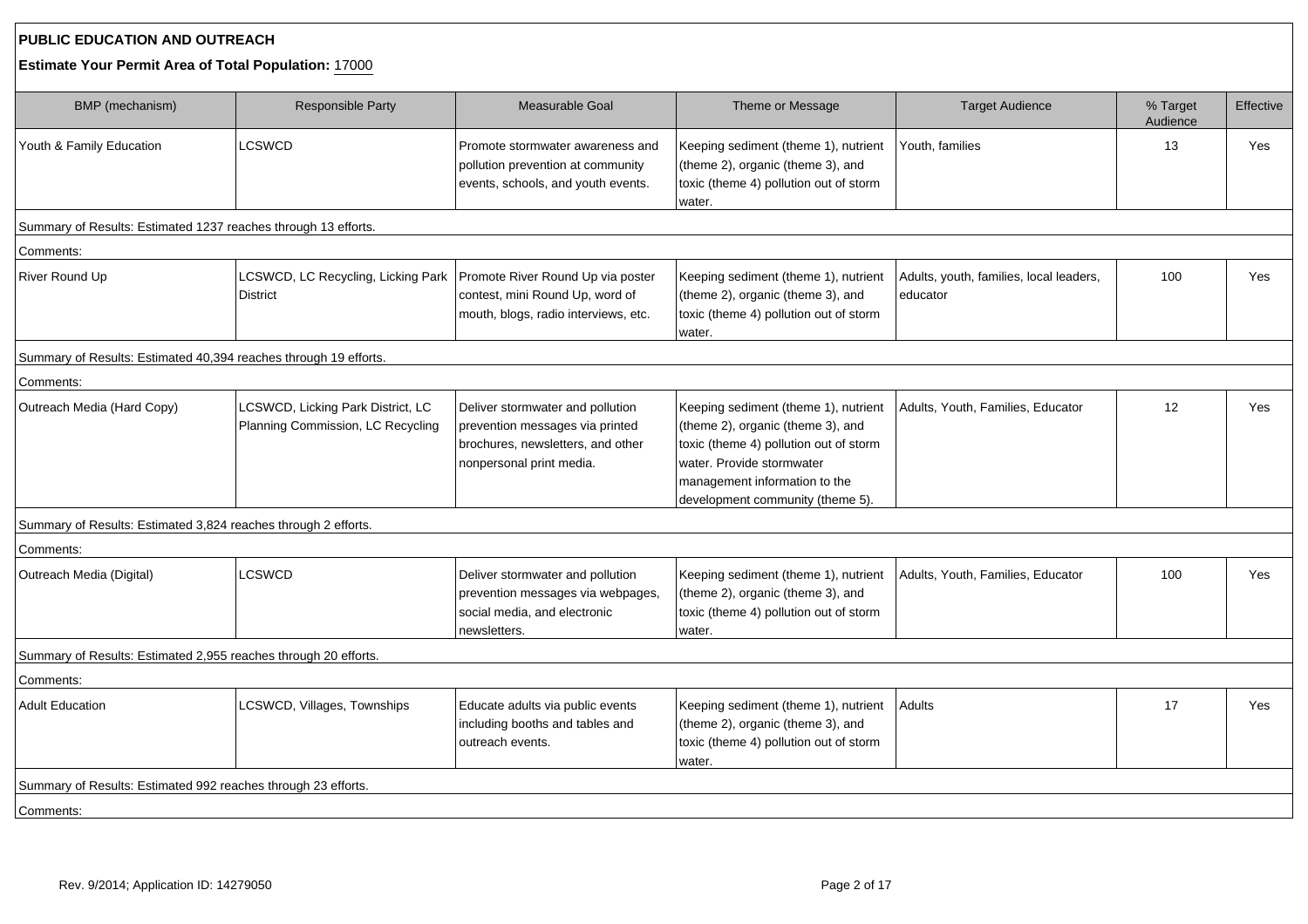# **PUBLIC EDUCATION & OUTREACH**

Summarize activities you plan to undertake during the next reporting cycle.

| BMP (mechanism)            | Cammanzo activities you plan to andertake damig the next reporting cycle.<br><b>Responsible Party</b>                                                      | Measurable Goal                                                                                                                   | Theme or Message                                                                                                                                                                                                      | <b>Target Audience</b>                                       | % Target<br>Audience | Proposed<br>Schedule                          |
|----------------------------|------------------------------------------------------------------------------------------------------------------------------------------------------------|-----------------------------------------------------------------------------------------------------------------------------------|-----------------------------------------------------------------------------------------------------------------------------------------------------------------------------------------------------------------------|--------------------------------------------------------------|----------------------|-----------------------------------------------|
| Outreach Media (Hard Copy) | LCSWCD, Village of Hebron, Licking<br>County Recycling and Litter<br>Prevention, Licking County Planning<br>Commission, Licking Park District              | Deliver stormwater and pollution<br>prevention messages via brochures,<br>newsletters, and other non-personal<br>print media.     | Keeping sediment (theme 1), nutrient<br>(theme 2), organic (theme 3), and<br>toxic (theme 4) pollution out of storm<br>water. Provide stormwater<br>management information to the<br>development community (theme 5). | Adults, Youth, Families, Educators,<br>Development Community | 50                   | Quarterly                                     |
|                            | Summary of Planned Activities: Deliver stormwater and pollution prevention messages via brochures, newsletters, and other non-personal print media.        |                                                                                                                                   |                                                                                                                                                                                                                       |                                                              |                      |                                               |
| Comments: N/A              |                                                                                                                                                            |                                                                                                                                   |                                                                                                                                                                                                                       |                                                              |                      |                                               |
| Outreach Media (Digital)   | <b>LCSWCD</b>                                                                                                                                              | Educate community via webpages,<br>social media, and electronic<br>newsletters.                                                   | Keeping sediment (theme 1), nutrient<br>(theme 2), organic (theme 3), and<br>toxic (theme 4) pollution out of storm<br>water.                                                                                         | Adults, Youth, Families, Educators                           | 100                  | Ongoing                                       |
|                            | Summary of Planned Activities: Educate community via webpages, social media, and electronic newsletters.                                                   |                                                                                                                                   |                                                                                                                                                                                                                       |                                                              |                      |                                               |
| Comments: N/A              |                                                                                                                                                            |                                                                                                                                   |                                                                                                                                                                                                                       |                                                              |                      |                                               |
| River Round Up             | LCSWCD, LC Recycling, Licking Park<br>District, LC Health Dept                                                                                             | Promote River Round Up via poster<br>contest, mini Round Up, word of<br>mouth, blogs, etc                                         | Keeping sediment (theme 1), nutrient<br>(theme 2), organic (theme 3), and<br>toxic (theme 4) pollution out of storm<br>water.                                                                                         | Families, Youth and Adults, Local<br>Leaders, Educators      | 10                   | Ongoing                                       |
|                            | Summary of Planned Activities: Promote River Round Up via poster contest, mini Round Up, word of mouth, blogs, etc.                                        |                                                                                                                                   |                                                                                                                                                                                                                       |                                                              |                      |                                               |
| Comments: N/A              |                                                                                                                                                            |                                                                                                                                   |                                                                                                                                                                                                                       |                                                              |                      |                                               |
| <b>Adult Education</b>     | LCSWCD                                                                                                                                                     | Educate adults via public events<br>including booths and tables and<br>outreach events.                                           | Keeping sediment (theme 1), nutrient<br>(theme 2), organic (theme 3), and<br>toxic (theme 4) pollution out of storm<br>water.                                                                                         | Adults, Educators, Youth, and<br>Families                    | 20                   | Multiple<br>events<br>throughout<br>the year. |
|                            | Summary of Planned Activities: Educate adults through events such as rain garden workshops, public events, and other community presentations.              |                                                                                                                                   |                                                                                                                                                                                                                       |                                                              |                      |                                               |
| Comments: N/A              |                                                                                                                                                            |                                                                                                                                   |                                                                                                                                                                                                                       |                                                              |                      |                                               |
| Youth and Family Education | LCSWCD                                                                                                                                                     | Promote stormwater awareness and<br>pollution prevention at schools, youth<br>and family events, scout troop events,<br>and more. | Keeping sediment (theme 1), nutrient<br>(theme 2), organic (theme 3), and<br>toxic (theme 4) pollution out of storm<br>water.                                                                                         | Adults, Youth, Families, Educator                            | 20                   | Multiple<br>events<br>throughout<br>the year  |
|                            | Summary of Planned Activities: Promote stormwater awareness and pollution prevention at schools throughout the county, along with youth and family events. |                                                                                                                                   |                                                                                                                                                                                                                       |                                                              |                      |                                               |
| Comments:                  |                                                                                                                                                            |                                                                                                                                   |                                                                                                                                                                                                                       |                                                              |                      |                                               |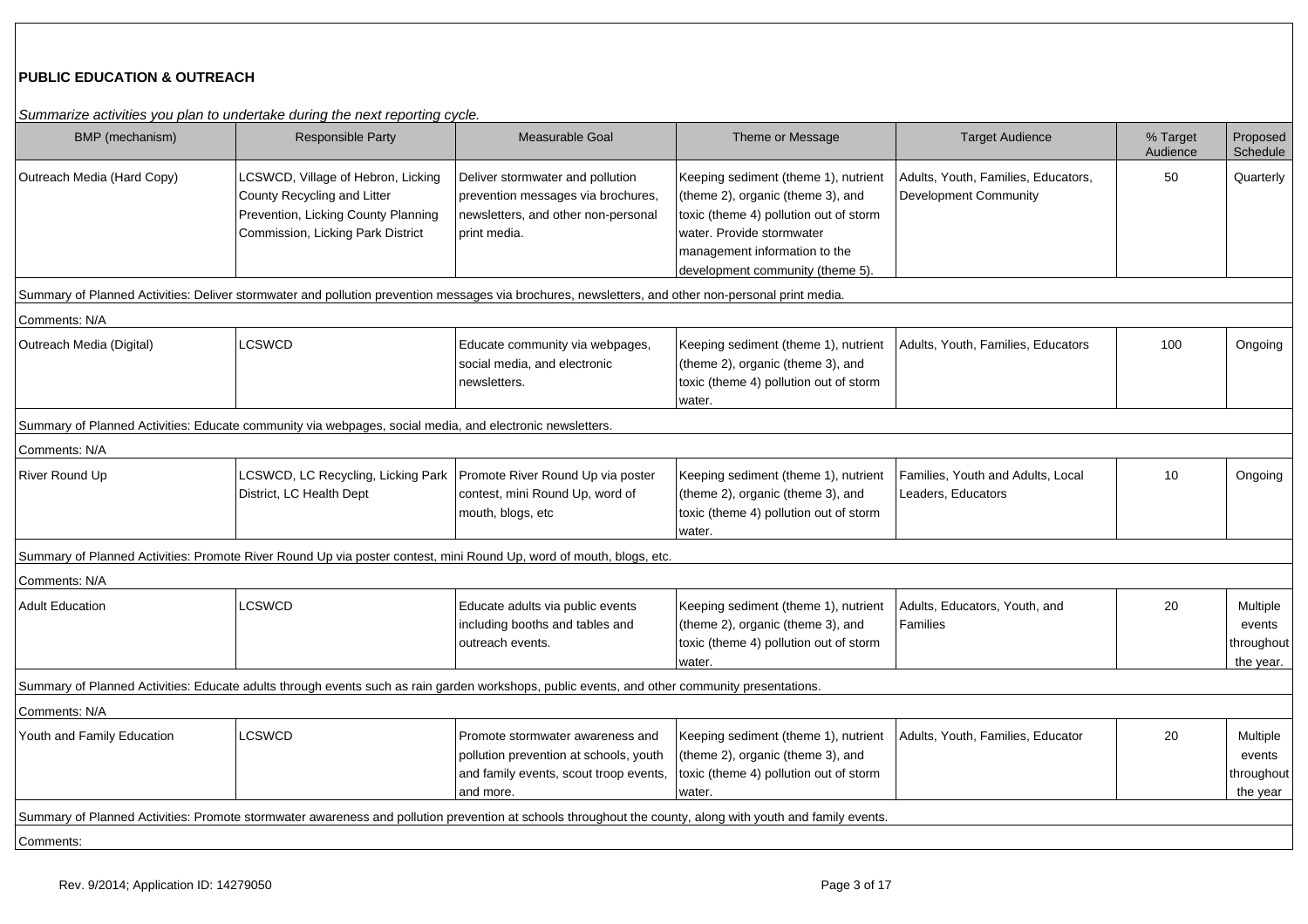# **PUBLIC INVOLVEMENT AND PARTICIPATION**

| BMP (mechanism)                                                    | Responsible Party                                                           | Measurable Goal                                                                                                                                                                                   | Theme or Message                                                                                                              | <b>Target Audience</b>                                      | <b>Estimate Of</b><br>People<br>Participated | Effective            |
|--------------------------------------------------------------------|-----------------------------------------------------------------------------|---------------------------------------------------------------------------------------------------------------------------------------------------------------------------------------------------|-------------------------------------------------------------------------------------------------------------------------------|-------------------------------------------------------------|----------------------------------------------|----------------------|
| <b>Adult Events</b>                                                | <b>LCSWCD</b>                                                               | Participation of adults via rain garden<br>and rain barrel workshops, Stream<br>Team training (citizen science water<br>quality monitoring), volunteer events,<br>plant and tree sales, and more. | Keeping sediment (theme 1), nutrient<br>(theme 2), organic (theme 3), and<br>toxic (theme 4) pollution out of storm<br>water. | Adults                                                      | 25                                           | Yes                  |
| Summary of Results: Estimated 25 participants through 7 efforts.   |                                                                             |                                                                                                                                                                                                   |                                                                                                                               |                                                             |                                              |                      |
| Comments:                                                          |                                                                             |                                                                                                                                                                                                   |                                                                                                                               |                                                             |                                              |                      |
| <b>Youth Events</b>                                                | <b>LCSWCD</b>                                                               | Participation in stormwater awareness<br>and pollution prevention education at<br>community events via hands-on<br>activities (Enviroscape, stream table,<br>groundwater model, etc.).            | Keeping sediment (theme 1), nutrient<br>(theme 2), organic (theme 3), and<br>toxic (theme 4) pollution out of storm<br>water. | Youth and Families                                          | 240                                          | Yes                  |
| Summary of Results: 240 participants through 8 efforts.            |                                                                             |                                                                                                                                                                                                   |                                                                                                                               |                                                             |                                              |                      |
| Comments:                                                          |                                                                             |                                                                                                                                                                                                   |                                                                                                                               |                                                             |                                              |                      |
| River Round Up and Associated<br>Events                            | <b>LCSWCD</b>                                                               | Residential participation through<br>annual river cleanup and associated<br>events (poster contest, mini Round<br>Up, word of mouth, blogs, radio<br>interviews, etc.).                           | Keeping sediment (theme 1), nutrient<br>(theme 2), organic (theme 3), and<br>toxic (theme 4) pollution out of storm<br>water. | Families, Adults, Youth, Educators,<br><b>Local Leaders</b> | 371                                          | Yes                  |
| Summary of Results: Estimated 371 participants through 17 efforts. |                                                                             |                                                                                                                                                                                                   |                                                                                                                               |                                                             |                                              |                      |
| Comments:                                                          |                                                                             |                                                                                                                                                                                                   |                                                                                                                               |                                                             |                                              |                      |
| <b>PUBLIC INVOLVEMENT AND PARTICIPATION</b>                        | Summarize activities you plan to undertake during the next reporting cycle. |                                                                                                                                                                                                   |                                                                                                                               |                                                             |                                              |                      |
| BMP (mechanism)                                                    | <b>Responsible Party</b>                                                    | Measurable Goal                                                                                                                                                                                   | Theme or Message                                                                                                              | <b>Target Audience</b>                                      | Estimate of<br>People to<br>Participate      | Proposed<br>Schedule |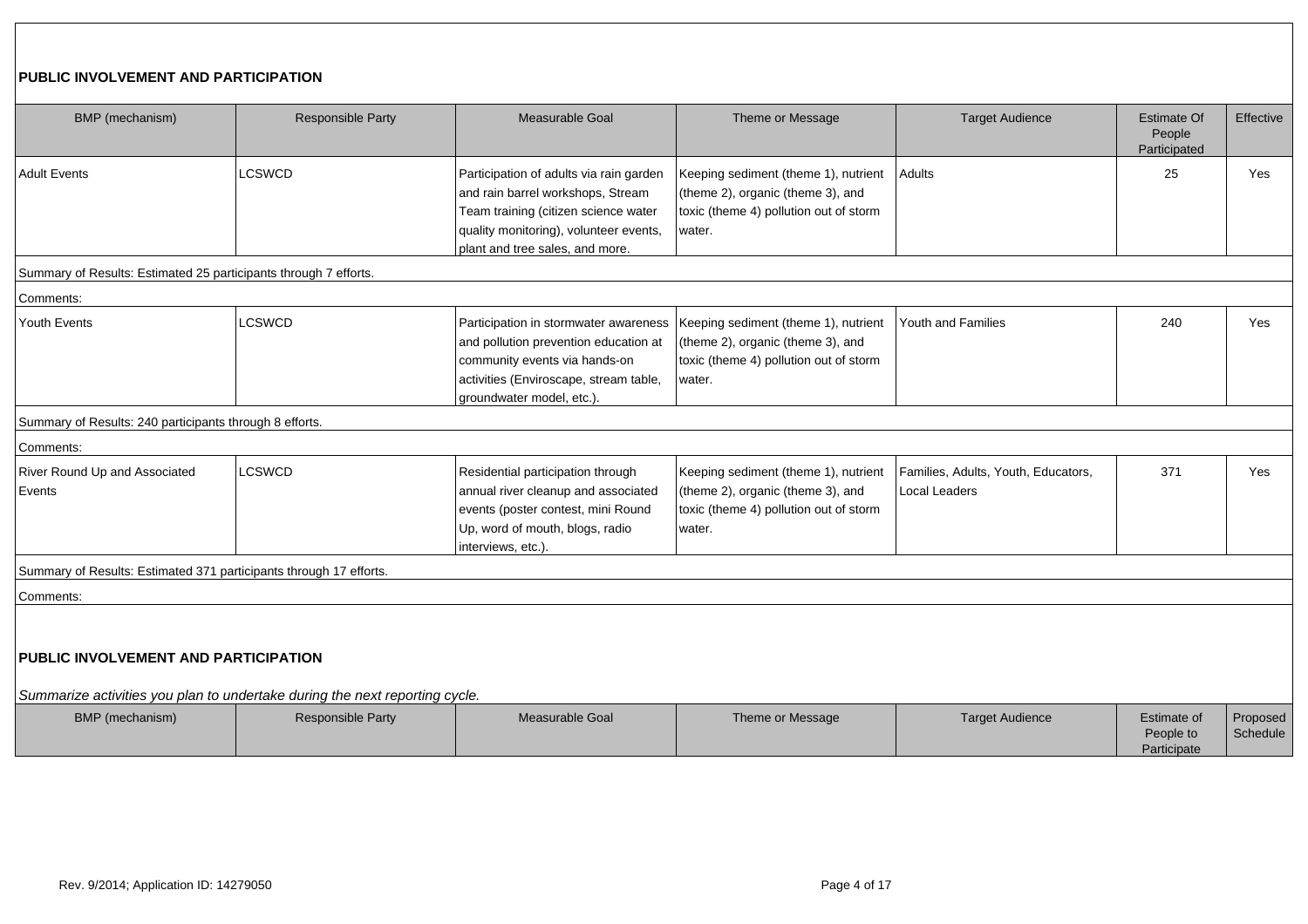| River Round Up                                            | LCSWCD                                                                                                                                                                                                                   | Engage residents through annual river<br>cleanup and associated events (poster | Keeping sediment (theme 1), nutrient<br>(theme 2), organic (theme 3), and |           | Families, Adults, Youth, Educators,<br>Local Leaders | 400  | March:<br>Kickoff |
|-----------------------------------------------------------|--------------------------------------------------------------------------------------------------------------------------------------------------------------------------------------------------------------------------|--------------------------------------------------------------------------------|---------------------------------------------------------------------------|-----------|------------------------------------------------------|------|-------------------|
|                                                           |                                                                                                                                                                                                                          | contest, mini Round Up, word of                                                | toxic (theme 4) pollution out of storm                                    |           |                                                      |      | and New           |
|                                                           |                                                                                                                                                                                                                          | mouth, blogs, radio interviews, etc.).                                         | water                                                                     |           |                                                      |      | Partner           |
|                                                           |                                                                                                                                                                                                                          |                                                                                |                                                                           |           |                                                      |      | Luncheon,         |
|                                                           |                                                                                                                                                                                                                          |                                                                                |                                                                           |           |                                                      |      | July: Mini        |
|                                                           |                                                                                                                                                                                                                          |                                                                                |                                                                           |           |                                                      |      | RRUp,             |
|                                                           |                                                                                                                                                                                                                          |                                                                                |                                                                           |           |                                                      |      | August:           |
|                                                           |                                                                                                                                                                                                                          |                                                                                |                                                                           |           |                                                      |      | Preview,          |
|                                                           |                                                                                                                                                                                                                          |                                                                                |                                                                           |           |                                                      |      | Septembe          |
|                                                           |                                                                                                                                                                                                                          |                                                                                |                                                                           |           |                                                      |      | r: RRUp,          |
|                                                           |                                                                                                                                                                                                                          |                                                                                |                                                                           |           |                                                      |      | Septembe          |
|                                                           |                                                                                                                                                                                                                          |                                                                                |                                                                           |           |                                                      |      | r-January:        |
|                                                           |                                                                                                                                                                                                                          |                                                                                |                                                                           |           |                                                      |      | Poster            |
|                                                           |                                                                                                                                                                                                                          |                                                                                |                                                                           |           |                                                      |      | Contest           |
|                                                           | Summary of Planned Activities: Via annual waterway clean up and waterway health awareness initiative educate and engage residents Kickoff and New Partner Luncheon, Mini RRUp, Preview, RRUp Poster Contest              |                                                                                |                                                                           |           |                                                      |      |                   |
| Comments:                                                 |                                                                                                                                                                                                                          |                                                                                |                                                                           |           |                                                      |      |                   |
| Youth Events                                              | LCSWCD                                                                                                                                                                                                                   | Educate youth and families via Stream   Keeping sediment (theme 1), nutrient   |                                                                           |           | <b>Youth and Families</b>                            | 1000 | Multiple          |
|                                                           |                                                                                                                                                                                                                          | Team training citizen science water                                            | (theme 2), organic (theme 3), and                                         |           |                                                      |      | events            |
|                                                           |                                                                                                                                                                                                                          | quality monitoring, Enviroscape,                                               | toxic (theme 4) pollution out of storm                                    |           |                                                      |      | throughout        |
|                                                           |                                                                                                                                                                                                                          | stream table, groundwater model,                                               | water.                                                                    |           |                                                      |      | the year          |
|                                                           |                                                                                                                                                                                                                          | stream study, etc., and classroom                                              |                                                                           |           |                                                      |      |                   |
|                                                           |                                                                                                                                                                                                                          | activities.                                                                    |                                                                           |           |                                                      |      |                   |
|                                                           | Summary of Planned Activities: Educate youth and families via Stream Team training citizen science water quality monitoring, Enviroscape, stream table, groundwater model, stream study, etc., and classroom activities. |                                                                                |                                                                           |           |                                                      |      |                   |
| Comments:                                                 |                                                                                                                                                                                                                          |                                                                                |                                                                           |           |                                                      |      |                   |
| <b>Adult Events</b>                                       | <b>LCSWCD</b>                                                                                                                                                                                                            | Promote stormwater awareness and                                               | Keeping sediment (theme 1), nutrient                                      |           | Adults, Educators                                    | 1000 | Multiple          |
|                                                           |                                                                                                                                                                                                                          | pollution prevention at community                                              | (theme 2), organic (theme 3), and                                         |           |                                                      |      | events            |
|                                                           |                                                                                                                                                                                                                          | events and workshops via hands-on                                              | toxic (theme 4) pollution out of storm                                    |           |                                                      |      | throughout        |
|                                                           |                                                                                                                                                                                                                          | activities (Enviroscape, stream table,                                         | water.                                                                    |           |                                                      |      | the year.         |
|                                                           |                                                                                                                                                                                                                          | groundwater model, etc.)                                                       |                                                                           |           |                                                      |      |                   |
|                                                           | Summary of Planned Activities: Via Enviroscape stormwater pollution and BMP table-top model, Trees as stormwater BMPs, Stream Life general indicators, Rain Barrels general usefulness educate and engage residents      |                                                                                |                                                                           |           |                                                      |      |                   |
| Comments: Estimate of people: 25%                         |                                                                                                                                                                                                                          |                                                                                |                                                                           |           |                                                      |      |                   |
|                                                           |                                                                                                                                                                                                                          |                                                                                |                                                                           |           |                                                      |      |                   |
|                                                           |                                                                                                                                                                                                                          |                                                                                |                                                                           |           |                                                      |      |                   |
| <b>ILLICIT DISCHARGE DETECTION AND ELIMINATION (IDDE)</b> |                                                                                                                                                                                                                          |                                                                                |                                                                           |           |                                                      |      |                   |
|                                                           | Responsible Party                                                                                                                                                                                                        | Measurable Goal                                                                |                                                                           | Completed | Cite Local Code(s) Being Used (If available,         |      | Effective         |
| BMP (mechanism)                                           |                                                                                                                                                                                                                          |                                                                                |                                                                           |           | web link for code(s))                                |      |                   |
|                                                           |                                                                                                                                                                                                                          |                                                                                |                                                                           |           |                                                      |      |                   |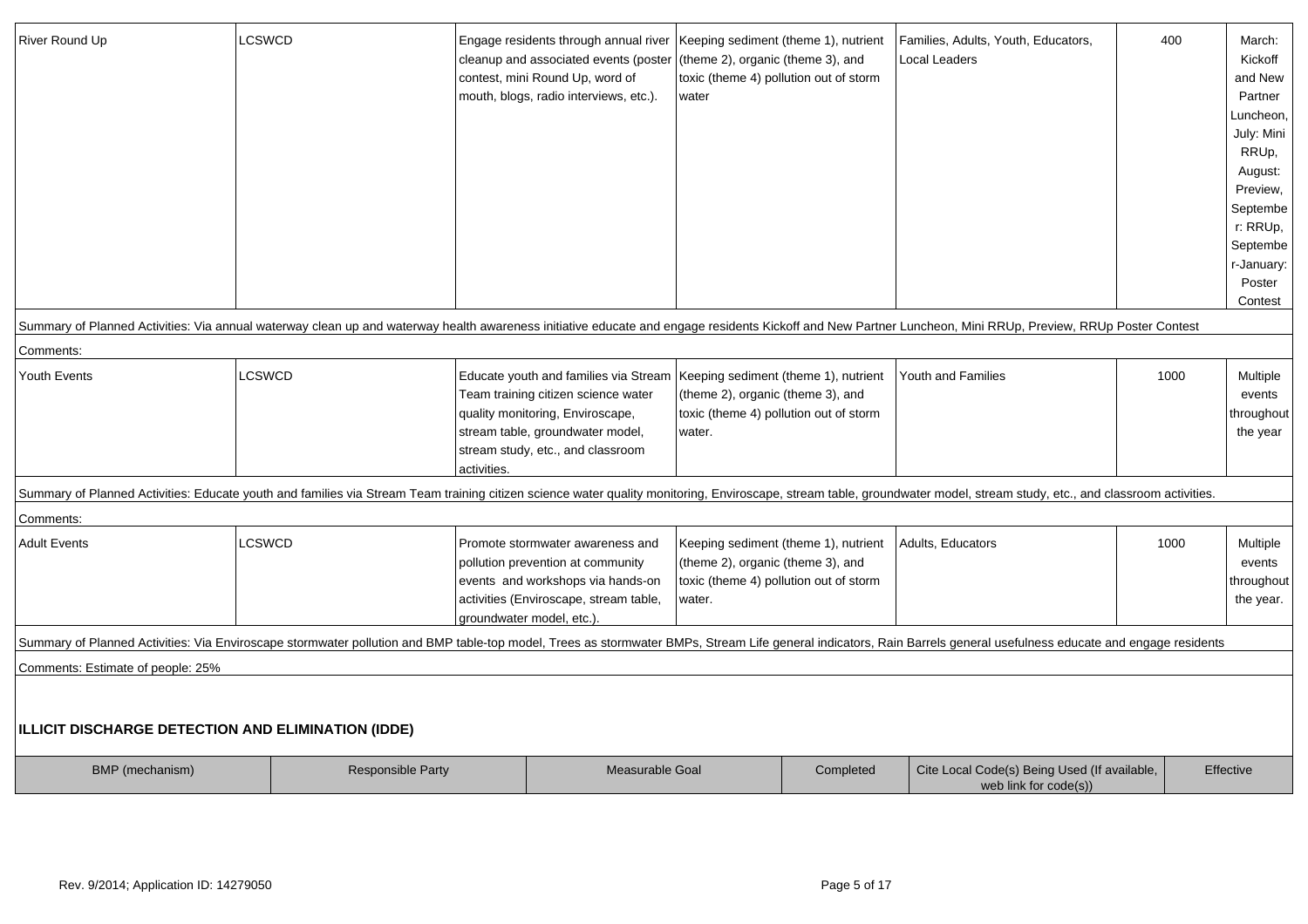| Ordinance or Other Regulatory Mechanism | Village of Hebron, Licking County (Covers<br>Township Areas)                                    | Village of Buckeye Lake, Village of Granville,  All regulations, ordinances, and resolutions<br>are in place and current. |                                                                                     | Yes                    | VoBL:<br>https://buckeyelakevillage.com/ordinances-1;<br>VoG:<br>http://www.granville.oh.us/storage/charter_co<br>de_and_policies/H-PlanningZoning.pdf; VoH:<br>https://codelibrary.amlegal.com/codes/hebro<br>n/latest/overview; Licking County (includes<br>townships):<br>https://lickingcounty.gov/depts/planning/regul<br>ation.htm |                                                 | Yes                                                                                                                                                                                                                                                                                                                                                                                                                                                                                                                                                                                                                    |           |
|-----------------------------------------|-------------------------------------------------------------------------------------------------|---------------------------------------------------------------------------------------------------------------------------|-------------------------------------------------------------------------------------|------------------------|------------------------------------------------------------------------------------------------------------------------------------------------------------------------------------------------------------------------------------------------------------------------------------------------------------------------------------------|-------------------------------------------------|------------------------------------------------------------------------------------------------------------------------------------------------------------------------------------------------------------------------------------------------------------------------------------------------------------------------------------------------------------------------------------------------------------------------------------------------------------------------------------------------------------------------------------------------------------------------------------------------------------------------|-----------|
|                                         | Summary of Results or Activities: Ordinances and regulations are enacted and are being utilized |                                                                                                                           |                                                                                     |                        |                                                                                                                                                                                                                                                                                                                                          |                                                 |                                                                                                                                                                                                                                                                                                                                                                                                                                                                                                                                                                                                                        |           |
| Comments:                               |                                                                                                 |                                                                                                                           |                                                                                     |                        |                                                                                                                                                                                                                                                                                                                                          |                                                 |                                                                                                                                                                                                                                                                                                                                                                                                                                                                                                                                                                                                                        |           |
| BMP (mechanism)                         | <b>Responsible Party</b>                                                                        |                                                                                                                           | Measurable Goal                                                                     |                        | Completed                                                                                                                                                                                                                                                                                                                                |                                                 | Summary of Activities or Updates                                                                                                                                                                                                                                                                                                                                                                                                                                                                                                                                                                                       | Effective |
| Storm Sewer System Map                  | <b>LCSWCD</b>                                                                                   | the Urbanized Area                                                                                                        | Map all outfalls and storm sewer system in                                          |                        | Yes                                                                                                                                                                                                                                                                                                                                      |                                                 | Storm Sewer map is continually updated                                                                                                                                                                                                                                                                                                                                                                                                                                                                                                                                                                                 | Yes       |
| Comments:                               |                                                                                                 |                                                                                                                           |                                                                                     |                        |                                                                                                                                                                                                                                                                                                                                          |                                                 |                                                                                                                                                                                                                                                                                                                                                                                                                                                                                                                                                                                                                        |           |
| <b>BMP</b> (mechanism)                  | Responsible Party                                                                               |                                                                                                                           | Measurable Goal                                                                     |                        | Completed                                                                                                                                                                                                                                                                                                                                |                                                 | Summary of Activities or Updates                                                                                                                                                                                                                                                                                                                                                                                                                                                                                                                                                                                       | Effective |
| <b>HSTS Mapping and List</b>            | Villages and Licking County Health<br>Department                                                | Map and list HSTSs in MS4 area                                                                                            |                                                                                     |                        | Yes                                                                                                                                                                                                                                                                                                                                      | GIS.                                            | All known HSTS in the Villages and county<br>have been located, inspected and mapped in                                                                                                                                                                                                                                                                                                                                                                                                                                                                                                                                | Yes       |
| Comments:                               |                                                                                                 |                                                                                                                           |                                                                                     |                        |                                                                                                                                                                                                                                                                                                                                          |                                                 |                                                                                                                                                                                                                                                                                                                                                                                                                                                                                                                                                                                                                        |           |
| BMP (mechanism)                         | <b>Responsible Party</b>                                                                        |                                                                                                                           | Measurable Goal                                                                     |                        | Completed                                                                                                                                                                                                                                                                                                                                |                                                 | Summary of Activities or Updates                                                                                                                                                                                                                                                                                                                                                                                                                                                                                                                                                                                       | Effective |
| <b>IDDE Plan</b><br>Comments:           | LCSWCD, LCEO/LC Hwy. Dept., LC Health<br>Dept., Villages and Townships                          |                                                                                                                           | Follow the IDDE plan adopted by LCHD to<br>identify and eliminate illicit discharge |                        | Yes                                                                                                                                                                                                                                                                                                                                      |                                                 | Licking County agencies have developed a<br>plan for identifying and eliminating illicit<br>discharges. LC Health Dept. created an<br>IDDE plan. LCSWCD and partners work<br>closely with LC Health Dept. regarding<br>HSTS discharges. LC Health Dept. works<br>directly with property owners to remedy<br>problems with HSTS. Non-HSTS illicit<br>discharges are investigated by LCSWCD<br>and reported to the appropriate entity for the<br>specific pollutant (ie. OEPA, LCHD,<br>LCSWCD, etc.) An informal agreement has<br>been made with the Licking County Water<br>and Waste Water for water quality testing. | Yes       |
| BMP (mechanism)                         | <b>Responsible Party</b><br><b>Measurable Goal</b>                                              |                                                                                                                           | Completed                                                                           | Total # of<br>Outfalls | # of Outfalls<br>Screened                                                                                                                                                                                                                                                                                                                | # of Dry-<br><b>Weather Flows</b><br>Identified | # of Identified<br># of Eliminated<br><b>Illicit Discharges</b><br><b>Illicit Discharges</b>                                                                                                                                                                                                                                                                                                                                                                                                                                                                                                                           | Effective |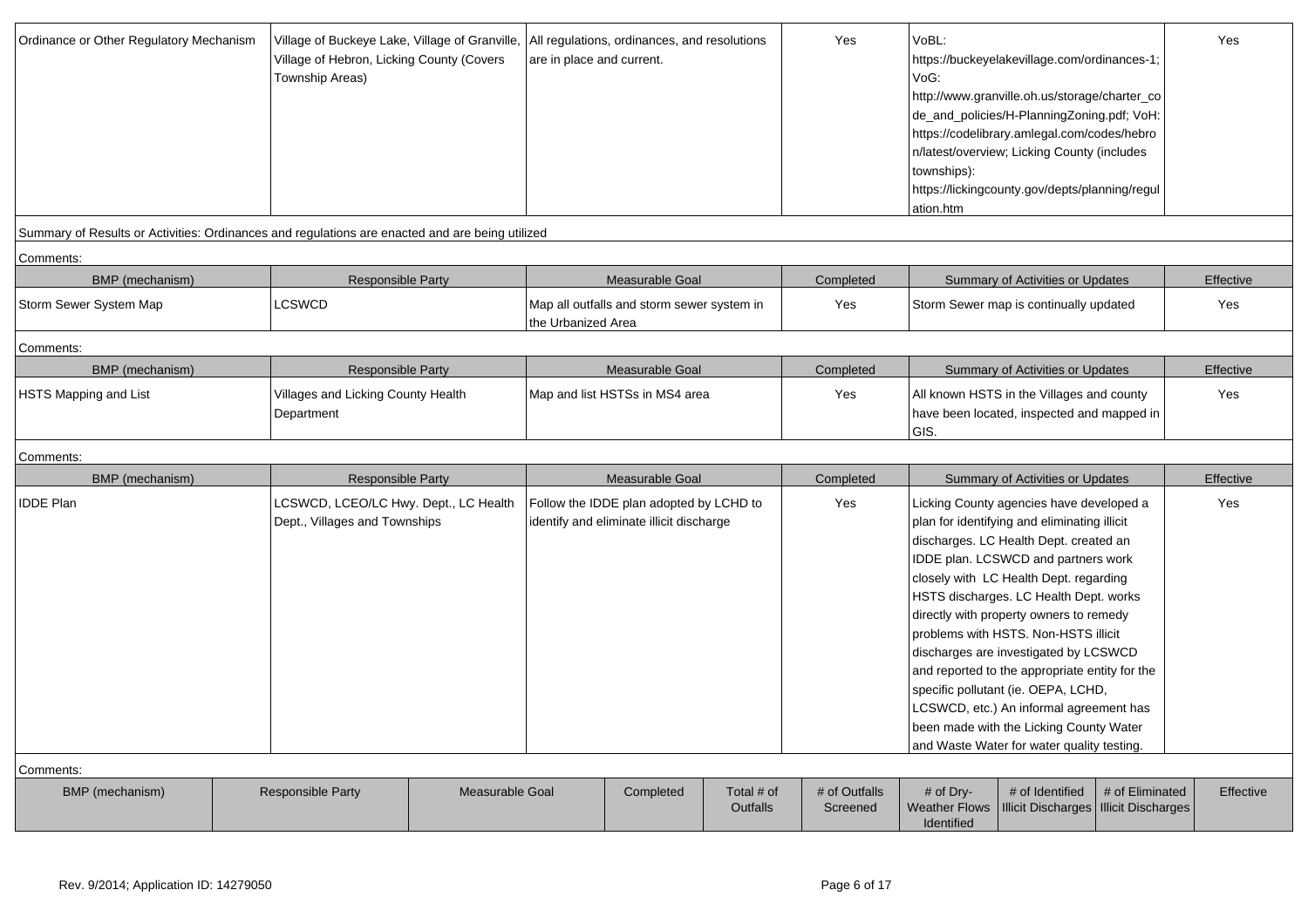| Dry-Weather Screening of Outfalls Licking County Soil and Water                                                              | <b>Conservation District</b>                                                                              | during 5-yr. permit term<br>(~25%/yr.) | Dry screen all outfalls in the MS4                                                                                                                                         | <b>No</b>                                                                                                                                                                                    | 229                                                                                                                                                                                                                                                     |  | $\Omega$                                                                                                      | $\Omega$                             | $\Omega$                                                                                                                                                                                                                                                       | $\Omega$ | <b>No</b>                       |
|------------------------------------------------------------------------------------------------------------------------------|-----------------------------------------------------------------------------------------------------------|----------------------------------------|----------------------------------------------------------------------------------------------------------------------------------------------------------------------------|----------------------------------------------------------------------------------------------------------------------------------------------------------------------------------------------|---------------------------------------------------------------------------------------------------------------------------------------------------------------------------------------------------------------------------------------------------------|--|---------------------------------------------------------------------------------------------------------------|--------------------------------------|----------------------------------------------------------------------------------------------------------------------------------------------------------------------------------------------------------------------------------------------------------------|----------|---------------------------------|
|                                                                                                                              | Comments: We have scheduled time in 2022 to make up for not conducting Dry-Weather Screening in 2021      |                                        |                                                                                                                                                                            |                                                                                                                                                                                              |                                                                                                                                                                                                                                                         |  |                                                                                                               |                                      |                                                                                                                                                                                                                                                                |          |                                 |
| Upload File Name for the Illicit Discharges: Illicit Discharge - Dry-Weather Screening of Outfalls_Schedule.pdf              |                                                                                                           |                                        |                                                                                                                                                                            |                                                                                                                                                                                              |                                                                                                                                                                                                                                                         |  |                                                                                                               |                                      |                                                                                                                                                                                                                                                                |          |                                 |
| BMP (mechanism)                                                                                                              | <b>Responsible Party</b>                                                                                  |                                        | Measurable Goal                                                                                                                                                            |                                                                                                                                                                                              | Completed                                                                                                                                                                                                                                               |  | <b>Summary of Planned Activities</b>                                                                          |                                      | <b>Comments</b>                                                                                                                                                                                                                                                |          | Effective                       |
| (LCHD) Dry-Weather Screening of<br><b>Outfalls</b>                                                                           | Licking County Health Department                                                                          |                                        | identified within LCHDs Plan                                                                                                                                               | LCHD conducts inspection on HSTS<br>Conduct dry-weather screening of<br>Yes<br>100% of the illicit discharge locations<br>throughout the year to ensure they<br>are functioning as designed. |                                                                                                                                                                                                                                                         |  |                                                                                                               | Yes                                  |                                                                                                                                                                                                                                                                |          |                                 |
| (VoH) Dry-Weather Screening of<br>Outfalls                                                                                   | Licking County Soil & Water<br>Conservation & Village of Hebron                                           |                                        | All municipal outfalls and the<br>Industrial/Commercial outfalls that<br>connect to the Village storm system.                                                              |                                                                                                                                                                                              | Yes                                                                                                                                                                                                                                                     |  | 10 outfalls screened, 3 Dry-weather<br>flows identified, 0 illicit discharges<br>identified and 0 eliminated. |                                      |                                                                                                                                                                                                                                                                |          | Yes                             |
| ILLICIT DISCHARGE DETECTION & ELIMINATION (IDDE)<br>Summarize activities you plan to undertake for the next reporting cycle. |                                                                                                           |                                        |                                                                                                                                                                            |                                                                                                                                                                                              |                                                                                                                                                                                                                                                         |  |                                                                                                               |                                      |                                                                                                                                                                                                                                                                |          |                                 |
| BMP (mechanism)                                                                                                              | <b>Responsible Party</b>                                                                                  |                                        | Measurable Goal                                                                                                                                                            |                                                                                                                                                                                              |                                                                                                                                                                                                                                                         |  |                                                                                                               | <b>Summary of Planned Activities</b> |                                                                                                                                                                                                                                                                |          | <b>Proposed Schedule</b>        |
| <b>IDDE Plan</b>                                                                                                             | All entities with LCSWCD, Licking<br>County Health Department (LCHD)                                      |                                        | All entities with LCSWCD: Utilize the<br>State Model IDDE Plan, LCHD:<br>Inspection 100% of the potential illicit<br>discharge locations identified in LCHDs<br>plan       |                                                                                                                                                                                              | All entities with LCSWCD: Work with partners to utilize the IDDE plan. Review<br>process at periodic MS4 Consortium meetings. LCHD: Conduct dry-weather<br>screening at 100% of the potential illicit discharge locations identified in LCHD's<br>plan. |  |                                                                                                               |                                      | All entities with<br>LCSWCD:<br>Ongoing; LCHD:<br>April 2021 - Dec.<br>2021.                                                                                                                                                                                   |          |                                 |
| Comments:                                                                                                                    |                                                                                                           |                                        |                                                                                                                                                                            |                                                                                                                                                                                              |                                                                                                                                                                                                                                                         |  |                                                                                                               |                                      |                                                                                                                                                                                                                                                                |          |                                 |
| Storm Sewer System Map                                                                                                       | Licking County Soil & Water<br><b>Conservation District and Licking County</b><br><b>Engineers Office</b> |                                        | Continue to update map as facilities are<br>added to MS4.                                                                                                                  |                                                                                                                                                                                              | outfalls.                                                                                                                                                                                                                                               |  |                                                                                                               |                                      | Mapping to include retention and detention areas and previously unidentified                                                                                                                                                                                   |          | Ongoing                         |
| Comments:                                                                                                                    |                                                                                                           |                                        |                                                                                                                                                                            |                                                                                                                                                                                              |                                                                                                                                                                                                                                                         |  |                                                                                                               |                                      |                                                                                                                                                                                                                                                                |          |                                 |
| Dry-Weather Screening of Outfalls                                                                                            | LCSWCD, Villages, and LCHD                                                                                |                                        | LCSWCD: Dry weather screening of all<br>outfalls into MS4 during permit cycle;<br>LCHD: 100% of the potential illicit<br>discharge locations identified in LCHD's<br>plan. |                                                                                                                                                                                              |                                                                                                                                                                                                                                                         |  | identified in LCHD's plan.                                                                                    |                                      | LCSWCD and Villages will collaborate with LCHD to identify all municipal outfalls<br>and test for possible discharges. Identify all past outfall problems and re-screen.<br>Conduct dry weather screening at 100% of the potential illicit discharge locations |          | Ongoing (during dry<br>weather) |
| Comments:                                                                                                                    |                                                                                                           |                                        |                                                                                                                                                                            |                                                                                                                                                                                              |                                                                                                                                                                                                                                                         |  |                                                                                                               |                                      |                                                                                                                                                                                                                                                                |          |                                 |
| (LCHD) HSTS Mapping and List                                                                                                 | Licking County Health Department                                                                          |                                        | Identify all HSTS in MS4 Urbanized<br>Areas and update to include previously<br>unidentified features.                                                                     |                                                                                                                                                                                              |                                                                                                                                                                                                                                                         |  | Locate, identify, and map HSTS on a continual basis.                                                          |                                      |                                                                                                                                                                                                                                                                |          | Ongoing                         |
| Comments:                                                                                                                    |                                                                                                           |                                        |                                                                                                                                                                            |                                                                                                                                                                                              |                                                                                                                                                                                                                                                         |  |                                                                                                               |                                      |                                                                                                                                                                                                                                                                |          |                                 |
|                                                                                                                              |                                                                                                           |                                        |                                                                                                                                                                            |                                                                                                                                                                                              |                                                                                                                                                                                                                                                         |  |                                                                                                               |                                      |                                                                                                                                                                                                                                                                |          |                                 |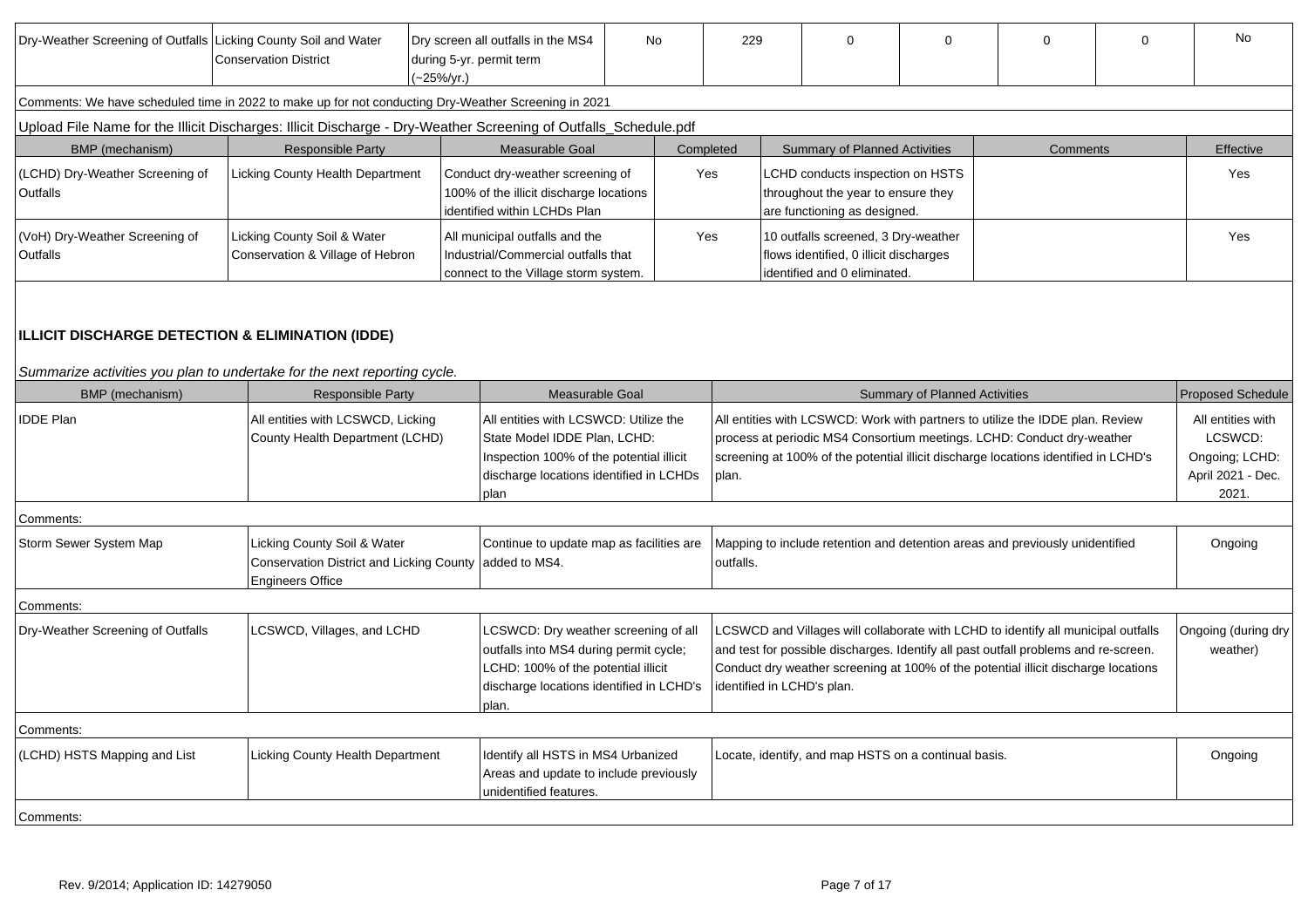| Ordinance or Other Regulatory<br><b>Mechanism</b> | All entities | Review legislation as necessary | LCEO, LCHD, and LCSWCD, the villages, and townships will determine if<br>modifications or additions need to be made. | Review legislation<br>as needed. Enact  <br>necessary changes |
|---------------------------------------------------|--------------|---------------------------------|----------------------------------------------------------------------------------------------------------------------|---------------------------------------------------------------|
|                                                   |              |                                 |                                                                                                                      | as required.                                                  |
| Comments:                                         |              |                                 |                                                                                                                      |                                                               |

## **CONSTRUCTION SITE RUNOFF CONTROL**

| BMP (mechanism)                         | <b>Responsible Party</b>                                                                                                                               | Measurable Goal                                                                  | Completed | Cite Local Code(s) Being Used (If available,<br>web link for code(s))                                                                                                                                                                                                                 | Effective |
|-----------------------------------------|--------------------------------------------------------------------------------------------------------------------------------------------------------|----------------------------------------------------------------------------------|-----------|---------------------------------------------------------------------------------------------------------------------------------------------------------------------------------------------------------------------------------------------------------------------------------------|-----------|
| Ordinance or Other Regulatory Mechanism | Village of Buckeye Lake (VoBL), Village of<br>Granville, Village of Hebron, Licking County<br>Technical Review Committee (County and<br>Township area) | Ensure all regulations, ordinances, and<br>resolutions are in place and current. | Yes       | VoBL:<br>https://buckeyelakevillage.com/ordinances-1;<br>VoG:<br>  https://www.granville.oh.us/villagechartercodi  <br>fied-ordinances; VoH:<br>http://www.conwaygreene.com/Hebron.htm;<br>Licking County and Townships:<br>https://www.lcounty.com/depts/planning/regu<br>Iation.htm | Yes       |

Summary of Results or Activities: Licking County and Townships: Requires all developments in MS4 to submit construction plans and SWPPP documents to Technical Review Committee (TRC) for review and approval of permit requirements.; VoH: Ordinance is in place; VoBL: ???

Comments:

| BMP (mechanism)                                                                                                                                                                                  | <b>Responsible Party</b>                                                                                                                                                                                                                                                                                                                              | Measurable Goal                         | Completed |                                                                                                                                                                                                             | <b>Standards Being Used</b>                      | Effective |  |  |  |
|--------------------------------------------------------------------------------------------------------------------------------------------------------------------------------------------------|-------------------------------------------------------------------------------------------------------------------------------------------------------------------------------------------------------------------------------------------------------------------------------------------------------------------------------------------------------|-----------------------------------------|-----------|-------------------------------------------------------------------------------------------------------------------------------------------------------------------------------------------------------------|--------------------------------------------------|-----------|--|--|--|
|                                                                                                                                                                                                  | Sediment and Erosion Control Requirements   Village of Buckeye Lake, Village of Granville,   Ensure all regulations, ordinances, and<br>Village of Hebron, Licking County and<br>Townships                                                                                                                                                            | resolutions are in place and current.   | Yes       | VoBL-regulations are current; VoG:<br>https://www.granville.oh.us/villagechartercodi<br>fied-ordinances; VoH: Licking County and<br>Townships:<br>https://www.lcounty.com/depts/planning/regu<br>lation.htm |                                                  | Yes       |  |  |  |
| Summary of Results or Activities: VoH: Legislation is in place; Licking County and Townships: Requires all developments in MS4 to submit and execute an Operations & Maintenance Plan/Agreement; |                                                                                                                                                                                                                                                                                                                                                       |                                         |           |                                                                                                                                                                                                             |                                                  |           |  |  |  |
| Comments:                                                                                                                                                                                        |                                                                                                                                                                                                                                                                                                                                                       |                                         |           |                                                                                                                                                                                                             |                                                  |           |  |  |  |
| BMP (mechanism)                                                                                                                                                                                  | <b>Responsible Party</b>                                                                                                                                                                                                                                                                                                                              | Measurable Goal                         | Completed | Number of<br>Complaints Received                                                                                                                                                                            | Number of<br><b>Complaints Followed</b><br>Up On | Effective |  |  |  |
| <b>Complaint Process</b>                                                                                                                                                                         | All Co-Permittees with LCSWCD                                                                                                                                                                                                                                                                                                                         | Pollution complaint process is in place | Yes       | 12                                                                                                                                                                                                          | 13                                               | Yes       |  |  |  |
| LCSWCD: 9 complaints, 9 followed up                                                                                                                                                              | Summary of Results or Activities: VoH: All complaints received will be investigated promptly and resolved in a timely manner- 1 complaint 2 follow ups; VoBL: Construction site complaints and standing water - 2 complaints;<br>Most complaints or concerns raised are related to sediment fencing installation and proper maintenance- 0 complaints |                                         |           |                                                                                                                                                                                                             |                                                  |           |  |  |  |
| Comments:                                                                                                                                                                                        |                                                                                                                                                                                                                                                                                                                                                       |                                         |           |                                                                                                                                                                                                             |                                                  |           |  |  |  |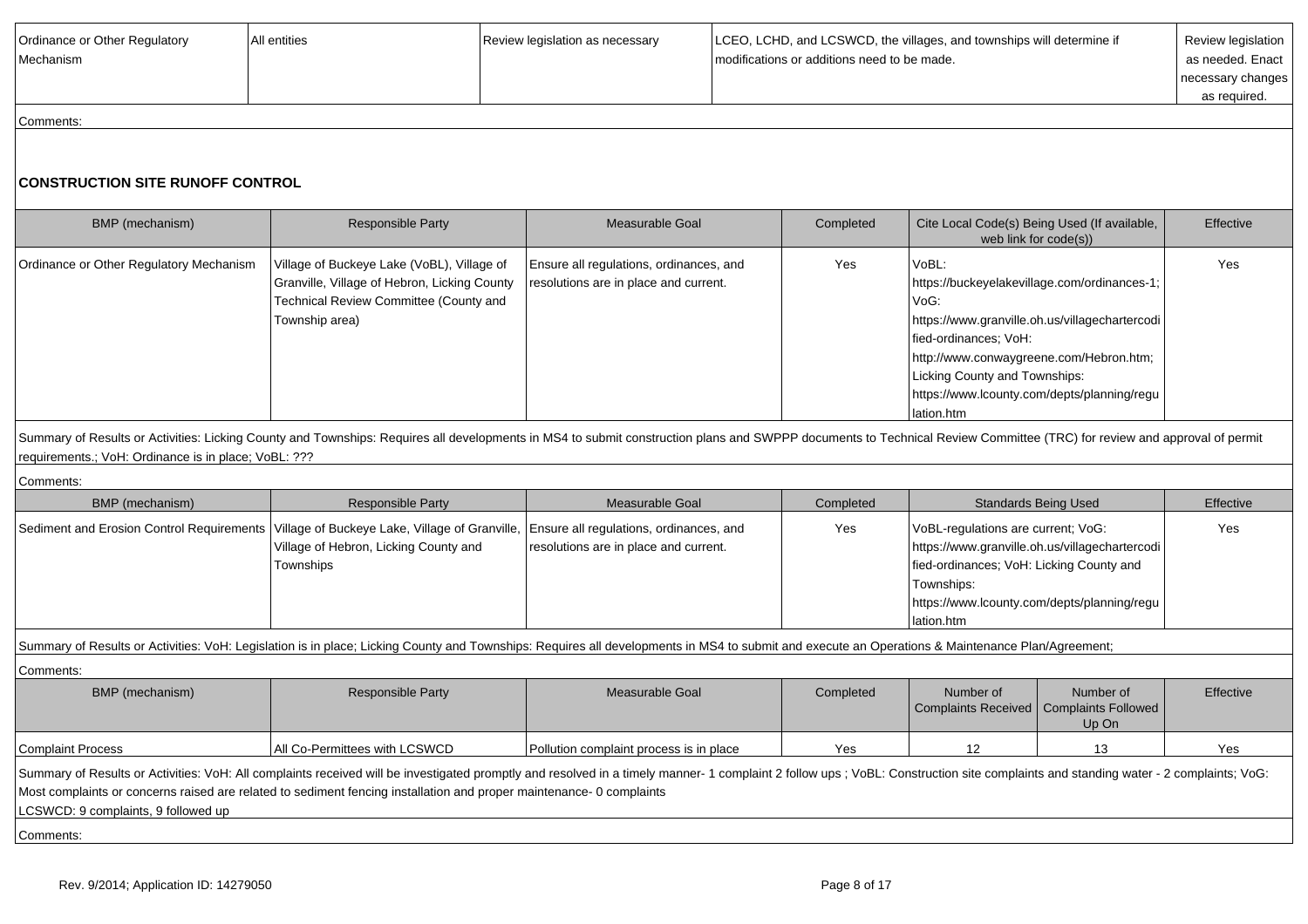| BMP (mechanism)                            | <b>Responsible Party</b>                                                                                                                                                                                                       |         | Measurable Goal                                                                                                            |           | Completed                       | # of Sites Requiring<br>Plans        | # of Plans Reviewed                                                          | Effective                           |
|--------------------------------------------|--------------------------------------------------------------------------------------------------------------------------------------------------------------------------------------------------------------------------------|---------|----------------------------------------------------------------------------------------------------------------------------|-----------|---------------------------------|--------------------------------------|------------------------------------------------------------------------------|-------------------------------------|
| <b>Site Plan Review Procedures</b>         | Village of Buckeye Lake (VoBL) Village of<br>Hebron (VoH), Village of Granville (VoG),<br>Licking County Technical Review Committee<br>(County and Township area)                                                              |         | Review all development plans in compliance<br>with OEPA requirements                                                       |           | Yes                             | 58                                   | 57                                                                           | Yes                                 |
|                                            | Summary of Results or Activities: VoH: 6 plans reviewed; VoBL: 1 plans reviewed; VoG: 8 plans reviewed; LCTRC: 42 plans reviewed                                                                                               |         |                                                                                                                            |           |                                 |                                      |                                                                              |                                     |
|                                            | Comments: There is one site that was under development without approval and is working on getting plans created and approved                                                                                                   |         |                                                                                                                            |           |                                 |                                      |                                                                              |                                     |
| BMP (mechanism)                            | <b>Responsible Party</b>                                                                                                                                                                                                       |         | <b>Measurable Goal</b>                                                                                                     | Completed | # of Applicable<br><b>Sites</b> |                                      | # of Sites Inspected Average Frequency                                       | Effective                           |
| <b>Site Inspection Procedures</b>          | Village of Buckeye Lake (VoBL), Village<br>of Hebron (VoH), Village of Granville<br>(VoG), LCSWCD                                                                                                                              | monthly | VoBL: Inspect sites monthly; VoH:<br>Inspect all sites; VoG: Inspect all sites at<br>least once; LCSWCD: Inspect all sites | Yes       | 34                              | 283                                  | 23                                                                           | Yes                                 |
|                                            | Summary of Results or Activities: VoH: 61 inspections; VoBL: 10 inspections; VoG: 2 inspections; LCSWCD: 220 inspections                                                                                                       |         |                                                                                                                            |           |                                 |                                      |                                                                              |                                     |
| Comments:                                  |                                                                                                                                                                                                                                |         |                                                                                                                            |           |                                 |                                      |                                                                              |                                     |
|                                            | Upload File Name(s) for Applicable Sites: List of applicable sites for MCM4.docx                                                                                                                                               |         |                                                                                                                            |           |                                 |                                      |                                                                              |                                     |
| BMP (mechanism)                            | Responsible Party                                                                                                                                                                                                              |         | Measurable Goal                                                                                                            |           | Completed                       | # of Violation Letters               | # of Enforcement<br>Actions                                                  | Effective                           |
| <b>Enforcement Procedures</b>              | Village of Buckeye Lake (VoBL), Village of<br>Hebron (VoH), Village of Granville (VoG),<br>LCSWCD (Township/County areas)                                                                                                      |         | Address any problem areas on development<br>sites.                                                                         |           | Yes                             | 8                                    | $\Omega$                                                                     | Yes                                 |
| actions                                    | Summary of Results or Activities: VoH: 0 violation letters and 0 enforcement actions; VoBL: 1 violation letter and 1 enforcement actions; VoBL: 0 violation letters, 0 enforcement actions; VoBL: 1 violation letter and 1 enf |         |                                                                                                                            |           |                                 |                                      |                                                                              |                                     |
|                                            | Comments: 8 letters were sent out by Licking County Planning Commission and compliance was reached shortly after therefore no enforcement action was needed                                                                    |         |                                                                                                                            |           |                                 |                                      |                                                                              |                                     |
| <b>BMP</b> (mechanism)                     | <b>Responsible Party</b>                                                                                                                                                                                                       |         | Measurable Goal                                                                                                            |           | Completed                       | <b>Measurements</b>                  |                                                                              | Effective                           |
| No records found                           |                                                                                                                                                                                                                                |         |                                                                                                                            |           |                                 |                                      |                                                                              |                                     |
| <b>CONSTRUCTION SITE RUNOFF CONTROL</b>    | Summarize activities you plan to undertake during the next reporting cycle.                                                                                                                                                    |         |                                                                                                                            |           |                                 |                                      |                                                                              |                                     |
| BMP (mechanism)                            | <b>Responsible Party</b>                                                                                                                                                                                                       |         | Measurable Goal                                                                                                            |           |                                 | <b>Summary of Planned Activities</b> |                                                                              | <b>Proposed Schedule</b>            |
| Ordinance or Other Regulatory<br>Mechanism | Village of Hebron, Village of Buckeye<br>Lake, Village of Granville, LCSWCD                                                                                                                                                    |         | Ensure regulations are in place                                                                                            |           |                                 |                                      | Review provisions of the ordinances and Subdivision Regulations periodically | Review regulations<br>during CY2021 |
| Comments:                                  |                                                                                                                                                                                                                                |         |                                                                                                                            |           |                                 |                                      |                                                                              |                                     |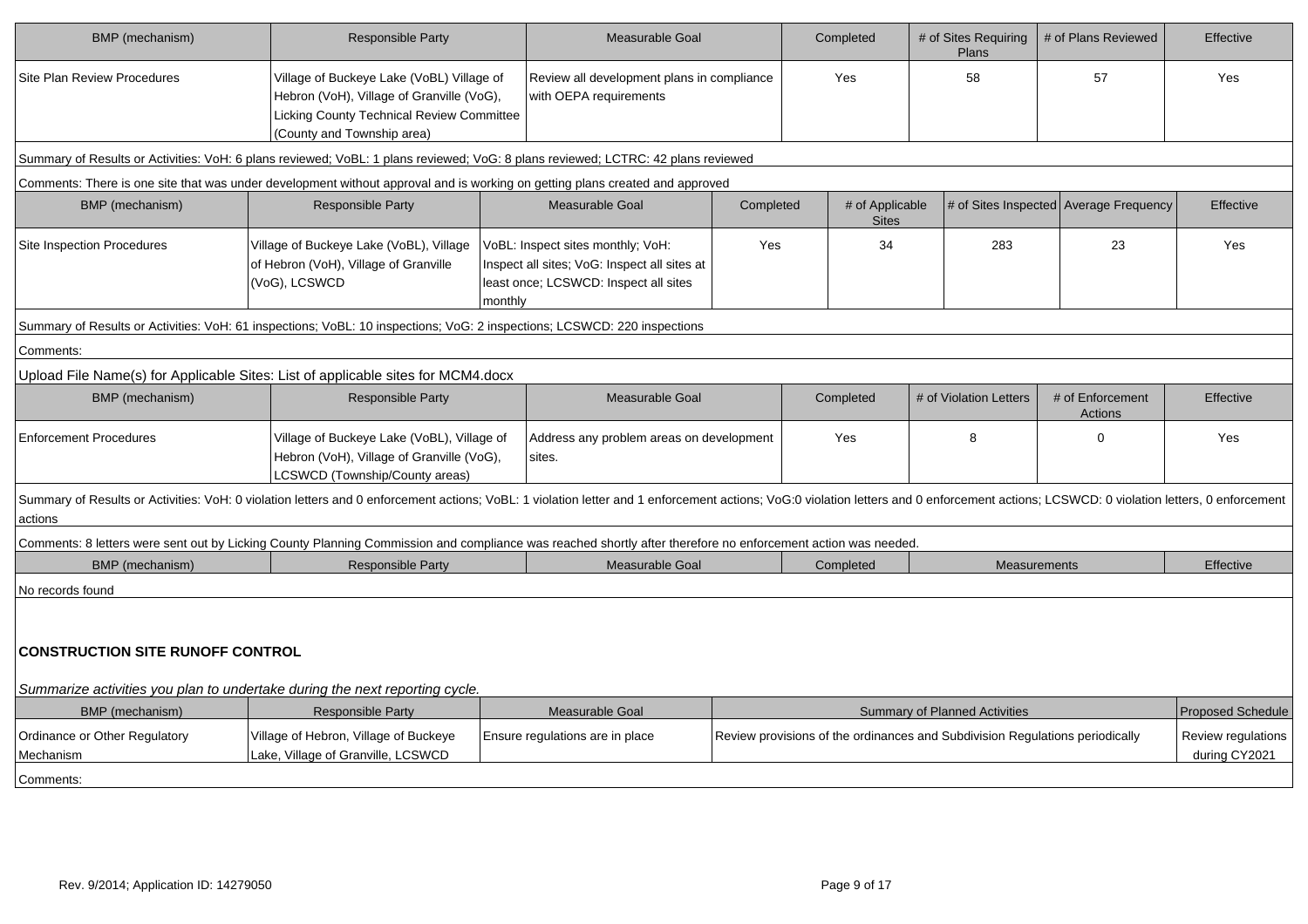| Enforcement Procedures                                      | Village of Buckeye Lake (VoBL), Village<br>of Hebron (VoH), Village of Granville<br>(VoG), LCSWCD (Township/County<br>areas)                                                                                                                                       | Ensure enforcement procedures are in<br>place.                                                                  |                  | Address issues as they arise |                                                                                                                                                                                                                                                                                                                                                                                                                                                                                                                                                                                                                                                                                                                            | Ongoing   |
|-------------------------------------------------------------|--------------------------------------------------------------------------------------------------------------------------------------------------------------------------------------------------------------------------------------------------------------------|-----------------------------------------------------------------------------------------------------------------|------------------|------------------------------|----------------------------------------------------------------------------------------------------------------------------------------------------------------------------------------------------------------------------------------------------------------------------------------------------------------------------------------------------------------------------------------------------------------------------------------------------------------------------------------------------------------------------------------------------------------------------------------------------------------------------------------------------------------------------------------------------------------------------|-----------|
| Comments:                                                   |                                                                                                                                                                                                                                                                    |                                                                                                                 |                  |                              |                                                                                                                                                                                                                                                                                                                                                                                                                                                                                                                                                                                                                                                                                                                            |           |
| <b>Site Plan Review Procedures</b>                          | Village of Buckeye (VoBL), Village of<br>Hebron (VoH), Village of Granville<br>(VoG), Licking County Technical Review<br>Committee (LCSWCD, LCEO Licking<br>County Planning Commission (LCPC),<br>ODOT, LC Hwy. Dept., Township Zoning<br>Officers/Trustees/Roads) | effective SWPPP.                                                                                                | and engineering. |                              | Review all development site plans for an <i>VoBL</i> : Review plans for compliance within Buckeye Lake; VoH: Review all site<br>plans and require compliance with General Construction Permit. Distribute and<br>explain construction site brochure, EPA Phase II fact sheet 2.6, EPA BMP concrete<br>washout EPA833-F-11-006 and EPA poster Maintain your BMP to each developer;<br>VoG: Review all site plans and require compliance with the General Construction<br>Permit and MS4 requirements within Granville. LC Technical Review Committee:<br>Review all development plans. LCSWCD will ensure a proper SWPPP for sediment<br>and erosion controls, and LC Engineers Office will ensure proper design, capacity, | Ongoing   |
| Comments:                                                   |                                                                                                                                                                                                                                                                    |                                                                                                                 |                  |                              |                                                                                                                                                                                                                                                                                                                                                                                                                                                                                                                                                                                                                                                                                                                            |           |
| <b>Complaint Process</b>                                    | Village of Hebron, Village of Granville,<br>LCSWCD                                                                                                                                                                                                                 | Ensure complaint procedures are in<br>place.                                                                    |                  |                              | Review complaint process as necessary for efficacy and permit compliance                                                                                                                                                                                                                                                                                                                                                                                                                                                                                                                                                                                                                                                   | Ongoing   |
| Comments:                                                   |                                                                                                                                                                                                                                                                    |                                                                                                                 |                  |                              |                                                                                                                                                                                                                                                                                                                                                                                                                                                                                                                                                                                                                                                                                                                            |           |
| Site Inspection Procedures                                  | Village of Buckeye Lake (VoBL), Village<br>of Hebron (VoH), Village of Granville<br>(VoG), LCSWCD (Township/County<br>areas)                                                                                                                                       | Inspect all active sites at least on a<br>monthly basis with completed inspection<br>reports                    |                  |                              | VoG: Inspect all sites Monthly; VoH: Inspect Sites Bi-weekly; VoBL: Inspect Sites<br>Bi-weekly; LCSWCD (Township/County areas): Inspect all sites at least monthly.                                                                                                                                                                                                                                                                                                                                                                                                                                                                                                                                                        | Ongoing   |
| Comments:                                                   |                                                                                                                                                                                                                                                                    |                                                                                                                 |                  |                              |                                                                                                                                                                                                                                                                                                                                                                                                                                                                                                                                                                                                                                                                                                                            |           |
| Sediment and Erosion Control<br>Requirements                | Village of Buckeye Lake; Village of<br>Hebron; Village of Granville; LCSWCD<br>(Township/County areas)                                                                                                                                                             | Ensure regulations are in place to<br>require sufficient sediment and erosion<br>controls on development sites. |                  |                              | Review and update requirements/regulations as necessary                                                                                                                                                                                                                                                                                                                                                                                                                                                                                                                                                                                                                                                                    | Ongoing   |
| Comments:                                                   |                                                                                                                                                                                                                                                                    |                                                                                                                 |                  |                              |                                                                                                                                                                                                                                                                                                                                                                                                                                                                                                                                                                                                                                                                                                                            |           |
|                                                             | POST-CONSTRUCTION STORM WATER MANAGEMENT IN NEW DEVELOPMENT AND REDEVELOPMENT                                                                                                                                                                                      |                                                                                                                 |                  |                              |                                                                                                                                                                                                                                                                                                                                                                                                                                                                                                                                                                                                                                                                                                                            |           |
| BMP (mechanism)                                             | Responsible Party                                                                                                                                                                                                                                                  | <b>Measurable Goal</b>                                                                                          |                  | Completed                    | Cite Local Code(s) Being Used (If available,<br>web link for code(s))                                                                                                                                                                                                                                                                                                                                                                                                                                                                                                                                                                                                                                                      | Effective |
| Ordinance or Other Regulatory Mechanism                     | Village of Buckeye Lake, Village of Hebron,<br>Village of Granville, LCSWCD and LCEO<br>(DLZ)                                                                                                                                                                      | ∣ Ensure regulations are in place                                                                               |                  | Yes                          | VoH: Ordinances #08-10 and Subdivision<br>Regulations; VoG: Chapter 1197 Codified<br>Ordinances; Stormwater Management,<br>Licking County Soil Erosion and Stormwater<br>Regulations                                                                                                                                                                                                                                                                                                                                                                                                                                                                                                                                       | Yes       |
| Summary of Results or Activities: Regulations are in place. |                                                                                                                                                                                                                                                                    |                                                                                                                 |                  |                              |                                                                                                                                                                                                                                                                                                                                                                                                                                                                                                                                                                                                                                                                                                                            |           |
| Comments:                                                   |                                                                                                                                                                                                                                                                    |                                                                                                                 |                  |                              |                                                                                                                                                                                                                                                                                                                                                                                                                                                                                                                                                                                                                                                                                                                            |           |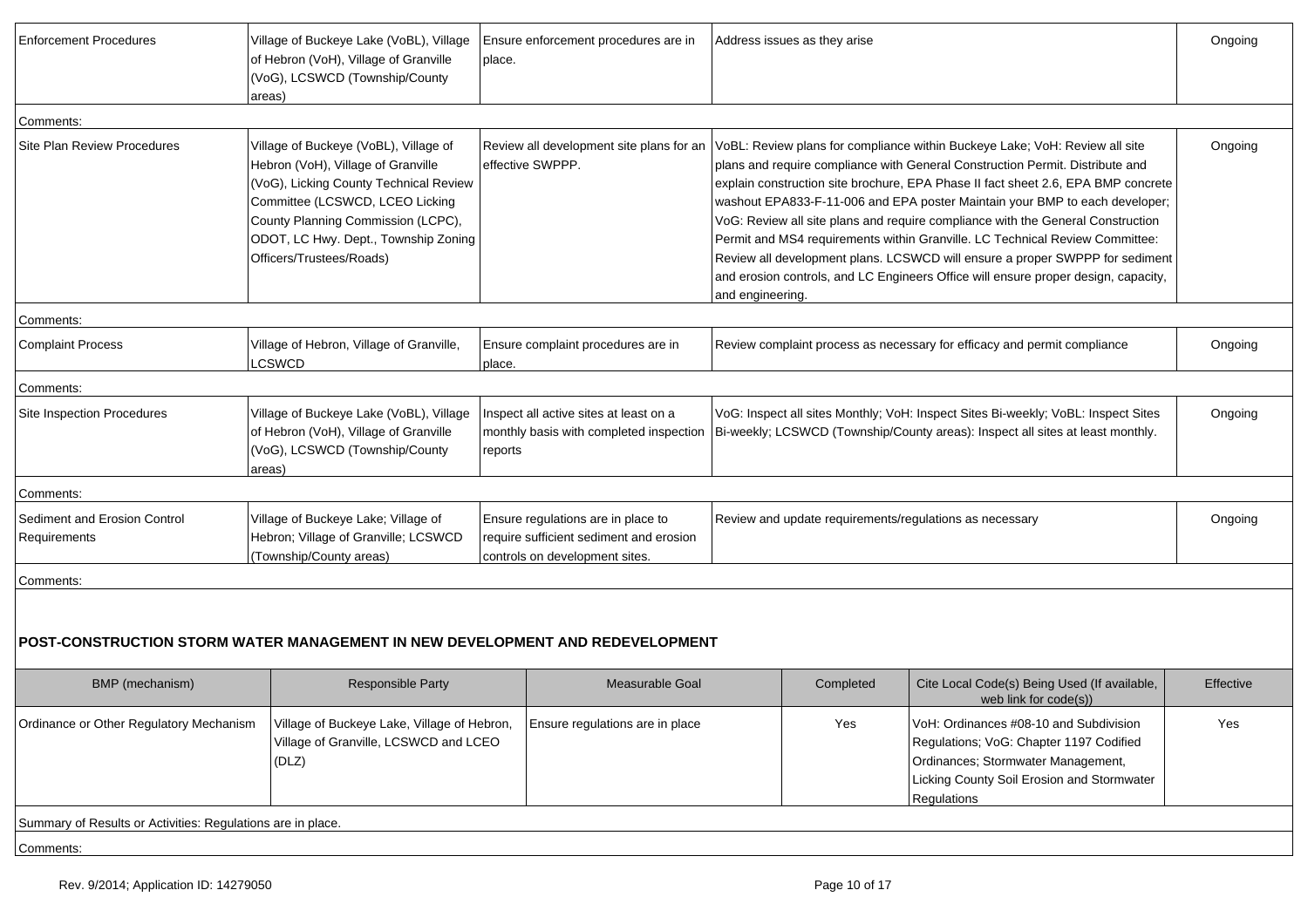| BMP (mechanism)                                                  | <b>Responsible Party</b>                                                                                                                                                           | <b>Measurable Goal</b>                                                                                              |           | Completed                                                                                                         |                                 |                                                 | Structural and/or Non-Structural Standards<br><b>Being Used</b> | Effective |
|------------------------------------------------------------------|------------------------------------------------------------------------------------------------------------------------------------------------------------------------------------|---------------------------------------------------------------------------------------------------------------------|-----------|-------------------------------------------------------------------------------------------------------------------|---------------------------------|-------------------------------------------------|-----------------------------------------------------------------|-----------|
| <b>Post-Construction Requirements</b>                            | Village of Hebron, LCSWCD                                                                                                                                                          | Village of Buckeye Lake, Village of Granville, Ensure procedures are in place to require<br>post-construction BMPs. |           | Yes<br>BMPs based on Rainwater and Land<br>Development Manual, ODOT Location &<br>Permit, and Village regulations |                                 | Design Manual, OEPA General Construction        | Yes                                                             |           |
| Summary of Results or Activities: Appropriate BMPs are required. |                                                                                                                                                                                    |                                                                                                                     |           |                                                                                                                   |                                 |                                                 |                                                                 |           |
| Comments:                                                        |                                                                                                                                                                                    |                                                                                                                     |           |                                                                                                                   |                                 |                                                 |                                                                 |           |
| BMP (mechanism)                                                  | Responsible Party                                                                                                                                                                  | Measurable Goal                                                                                                     |           |                                                                                                                   | Completed                       | # of Applicable Sites<br><b>Requiring Plans</b> | # of Plans Reviewed                                             | Effective |
| <b>Site Plan Review Procedures</b>                               | Village of Buckeye Lake, Village of Hebron,<br>Village of Granville, LCSWCD, and LCEO                                                                                              | Review all site O&M plans prior to<br>construction                                                                  |           |                                                                                                                   | Yes                             | 25                                              | 18                                                              | Yes       |
|                                                                  | Summary of Results or Activities: VoH: ; VoG: , VoBL: no info provided; LCSWCD: 25 sites, 18 plans received                                                                        |                                                                                                                     |           |                                                                                                                   |                                 |                                                 |                                                                 |           |
| Comments:                                                        |                                                                                                                                                                                    |                                                                                                                     |           |                                                                                                                   |                                 |                                                 |                                                                 |           |
| BMP (mechanism)                                                  | Responsible Party                                                                                                                                                                  | Measurable Goal                                                                                                     | Completed |                                                                                                                   | # of Applicable<br><b>Sites</b> | # of Inspections<br>Performed                   | <b>Average Frequency</b>                                        | Effective |
| Site Inspection Procedures                                       | Village of Buckeye Lake, Village of<br>Hebron (VoH), Village of Granville<br>(VoG), LCSWCD                                                                                         | Perform annual post-construction<br>Yes<br>stormwater inspections.                                                  |           | 19                                                                                                                |                                 | 11                                              |                                                                 | Yes       |
|                                                                  | Summary of Results or Activities: VoBL: no data given; VoH: 11; VoG: no data given, LCSWCD: 0                                                                                      |                                                                                                                     |           |                                                                                                                   |                                 |                                                 |                                                                 |           |
| Comments:                                                        |                                                                                                                                                                                    |                                                                                                                     |           |                                                                                                                   |                                 |                                                 |                                                                 |           |
| BMP (mechanism)                                                  | Responsible Party                                                                                                                                                                  | Measurable Goal                                                                                                     |           |                                                                                                                   | Completed                       | # of Violation Letters                          | # of Enforcement<br><b>Actions</b>                              | Effective |
| <b>Enforcement Procedures</b>                                    | Village of Buckeye Lake, Village of Hebron,<br>Village of Granville, LCSWCD                                                                                                        | <b>Enforce Regulations</b>                                                                                          |           |                                                                                                                   | Yes                             | $\mathbf{1}$                                    | -1                                                              | Yes       |
|                                                                  | Summary of Results or Activities: VoH; 1 violation letter, 1 enforcement action; VoG: no info provided; VoBL: no info provided; LCSWCD: 0 violation letters, 0 enforcement actions |                                                                                                                     |           |                                                                                                                   |                                 |                                                 |                                                                 |           |
| Comments:                                                        |                                                                                                                                                                                    |                                                                                                                     |           |                                                                                                                   |                                 |                                                 |                                                                 |           |
| BMP (mechanism)                                                  | Responsible Party                                                                                                                                                                  | Measurable Goal                                                                                                     |           |                                                                                                                   | Completed                       | # of Sites Requiring<br>Plans/Agreements        | # of Plans<br>Developed/Agreemen<br>ts in Place                 | Effective |
| Long-Term O&M Plans/Agreements                                   | Village of Buckeye Lake, Village of Hebron,<br>Village of Granville, LCSWCD                                                                                                        | Require O&M plans for applicable sites.<br>Require maintenance agreement recorded<br>with the property.             |           |                                                                                                                   | Yes                             | 24                                              | 5                                                               | Yes       |
|                                                                  | Summary of Results or Activities: VoH: 0, VoG: No data provided; VoBL: no data provided LCSWCD: 18 sites, 5 plans recorded                                                         |                                                                                                                     |           |                                                                                                                   |                                 |                                                 |                                                                 |           |
| Comments:                                                        |                                                                                                                                                                                    |                                                                                                                     |           |                                                                                                                   |                                 |                                                 |                                                                 |           |
| BMP (mechanism)                                                  | <b>Responsible Party</b>                                                                                                                                                           | Measurable Goal                                                                                                     |           | Completed                                                                                                         |                                 | <b>Measurement 1</b>                            | <b>Measurement 2</b>                                            | Effective |
| No records found                                                 |                                                                                                                                                                                    |                                                                                                                     |           |                                                                                                                   |                                 |                                                 |                                                                 |           |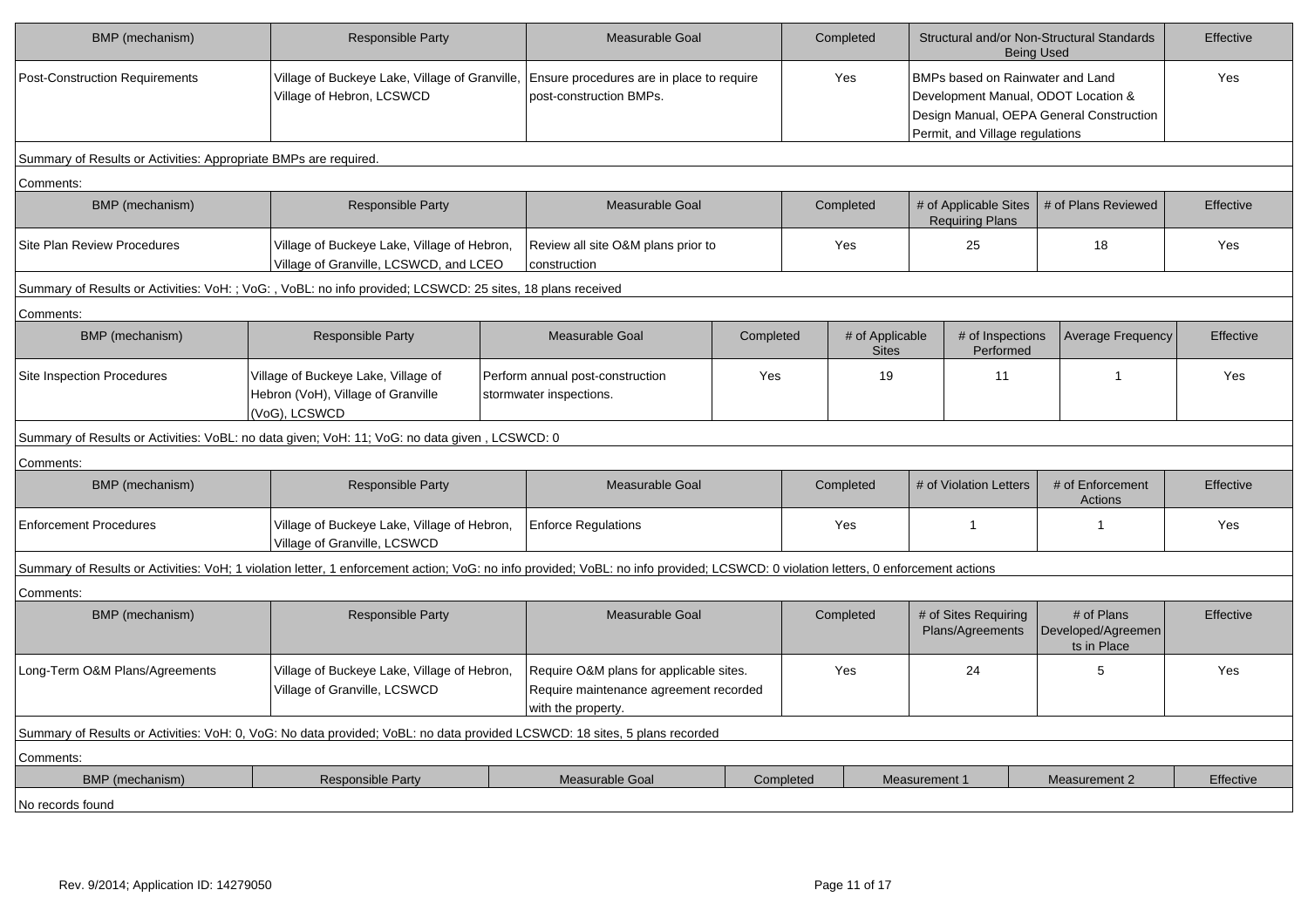# **POST-CONSTRUCTION STORM WATER MANAGEMENT IN NEW DEVELOPMENT AND REDEVELOPMENT**

| BMP (mechanism)                            | <b>Responsible Party</b>                                                                   | Measurable Goal                                                                                                                                                                                                                               | <b>Summary of Planned Activities</b>                                                                                                                                                              | <b>Proposed Schedule</b>                                 |
|--------------------------------------------|--------------------------------------------------------------------------------------------|-----------------------------------------------------------------------------------------------------------------------------------------------------------------------------------------------------------------------------------------------|---------------------------------------------------------------------------------------------------------------------------------------------------------------------------------------------------|----------------------------------------------------------|
| <b>Post-Construction Requirements</b>      | Village of Buckeye Lake, Village of<br>Hebron (VoH), Village of Granville<br>(VoG), LCSWCD | Ensure construction plans include<br>appropriate post-construction BMPs.<br>Ensure that the developer executes a<br>maintenance agreement with the village<br>through which documentation is<br>recorded to and remains with the<br>property. | Review plans for inclusions of appropriate BMP. Make sure maintenance<br>agreements are initiated for all new sites.                                                                              | As plans are<br>submitted                                |
| Comments:                                  |                                                                                            |                                                                                                                                                                                                                                               |                                                                                                                                                                                                   |                                                          |
| Ordinance or Other Regulatory<br>Mechanism | Village of Buckeye Lake, Village of<br>Hebron (VoH), Village of Granville<br>(VoG), LCSWCD | Ensure regulations are current                                                                                                                                                                                                                | Review regulations and revise as necessary                                                                                                                                                        | Ongoing                                                  |
| Comments:                                  |                                                                                            |                                                                                                                                                                                                                                               |                                                                                                                                                                                                   |                                                          |
| Long-Term O&M Plans/Agreements             | Village of Buckeye Lake, Village of<br>Hebron (VoH), Village of Granville<br>(VoG), LCSWCD | Require a maintenance agreement<br>between property owner and the Village.<br>Review agreement for completeness and<br>long-term viability.                                                                                                   | Require written O&M plans for each site. Review plans and agreements submitted and develop or review tracking system for<br>existing and new site O&Ms. Ensure O&Ms are recorded with final plat. | Review plans and<br>agreements as they<br>are submitted. |
| Comments:                                  |                                                                                            |                                                                                                                                                                                                                                               |                                                                                                                                                                                                   |                                                          |
| Site Inspection Procedures                 | Village of Buckeye Lake, Village of<br>Hebron (VoH), Village of Granville<br>(VoG), LCSWCD | Inspect sites for proper installation of<br>BMPs. Perform inspections annually to<br>ensure stormwater BMPs are functional<br>and in good condition.                                                                                          | Inspect BMPs annually                                                                                                                                                                             | Annually                                                 |
| Comments:                                  |                                                                                            |                                                                                                                                                                                                                                               |                                                                                                                                                                                                   |                                                          |
| <b>Site Plan Review Procedures</b>         | Village of Buckeye Lake, Village of<br>Hebron (VoH), Village of Granville<br>(VoG), LCSWCD | Ensure construction plans include<br>appropriate post-construction BMPs.<br>Make sure the developer enters into a<br>maintenance agreement with the village<br>in a document that will be recorded and<br>remain with the property.           | Review plans for inclusions of appropriate BMPs. Make sure maintenance<br>agreements are initiated for all new sites.                                                                             | As plans are<br>submitted                                |
| Comments:                                  |                                                                                            |                                                                                                                                                                                                                                               |                                                                                                                                                                                                   |                                                          |
| <b>Enforcement Procedures</b>              | Village of Buckeye Lake, Village of<br>Hebron (VoH), Village of Granville<br>(VoG), LCSWCD | Require BMPs to be effective                                                                                                                                                                                                                  | Identify any deficient sites and require compliance by agreement or formal<br>enforcement process.                                                                                                | As necessary                                             |
| Comments:                                  |                                                                                            |                                                                                                                                                                                                                                               |                                                                                                                                                                                                   |                                                          |

Summarize activities you plan to undertake for the next reporting cycle.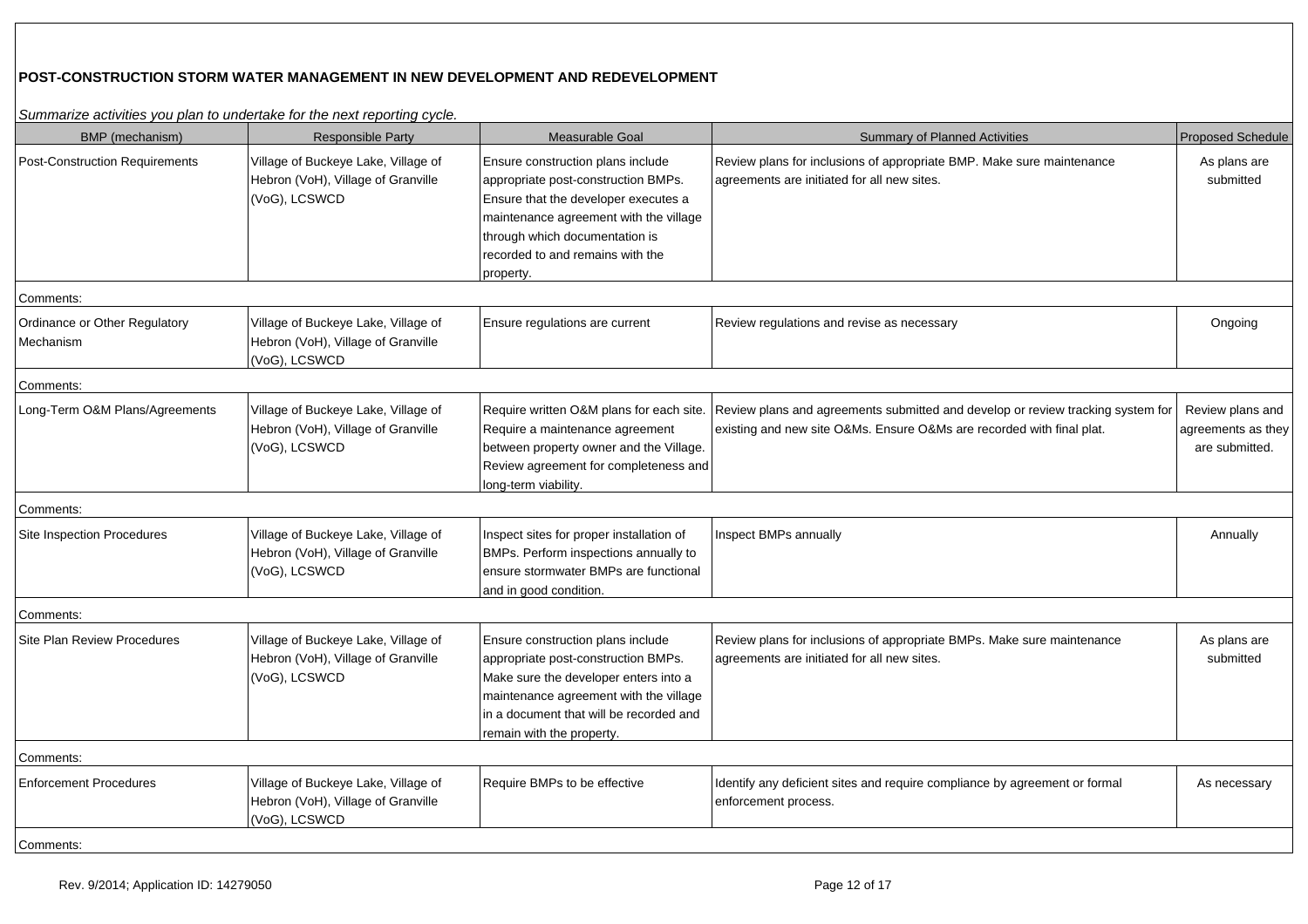## **POLLUTION PREVENTION/GOOD HOUSEKEEPING FOR MUNICIPAL OPERATIONS**

| BMP (mechanism)           | Responsible Party                                                                                                                                                                                                                                                                  | <b>Measurable Goal</b>                                                                                                                                                                                                                                                                                                                                                                                                                                                                                                                                                                                                                                                                                    | Completed | Topic(s)                                                                                                                                                                | <b>Targeted Audience</b>              | # of Employees<br>Attended | Effective                 |
|---------------------------|------------------------------------------------------------------------------------------------------------------------------------------------------------------------------------------------------------------------------------------------------------------------------------|-----------------------------------------------------------------------------------------------------------------------------------------------------------------------------------------------------------------------------------------------------------------------------------------------------------------------------------------------------------------------------------------------------------------------------------------------------------------------------------------------------------------------------------------------------------------------------------------------------------------------------------------------------------------------------------------------------------|-----------|-------------------------------------------------------------------------------------------------------------------------------------------------------------------------|---------------------------------------|----------------------------|---------------------------|
| Employee Training Program | Buckeye Lake, Etna, Village of<br>Granville, Granville Township, Harrison<br>Township, Hebron, Licking County,<br>Madison Township, Licking Township,<br>Newton Township, Union Township,<br><b>Highway Dept</b>                                                                   | Host annual training sessions for<br>county, township, and village<br>employees.                                                                                                                                                                                                                                                                                                                                                                                                                                                                                                                                                                                                                          | Yes       | Topics include<br>good<br>housekeeping,<br>pollution<br>prevention, and<br>identifying/detectin<br>g illicit discharges<br>at municipal<br>facilities and job<br>sites. | Municipal employees                   | 84                         | Yes                       |
|                           | Summary of Activity: Conducted both virtual and in-person trainings and administered a quiz for all participants.                                                                                                                                                                  |                                                                                                                                                                                                                                                                                                                                                                                                                                                                                                                                                                                                                                                                                                           |           |                                                                                                                                                                         |                                       |                            |                           |
| Comments: N/A             |                                                                                                                                                                                                                                                                                    |                                                                                                                                                                                                                                                                                                                                                                                                                                                                                                                                                                                                                                                                                                           |           |                                                                                                                                                                         |                                       |                            |                           |
| <b>BMP</b> (mechanism)    |                                                                                                                                                                                                                                                                                    | List of Municipal Facilities Subject to Program                                                                                                                                                                                                                                                                                                                                                                                                                                                                                                                                                                                                                                                           |           | <b>O&amp;M Procedures</b><br>Developed?                                                                                                                                 | # of Inspections Performed            |                            | Frequency of Inspections  |
| Municipal Facilities      | Twp; and LC Highway Dept.                                                                                                                                                                                                                                                          | Service garages, township/village hall buildings, fire stations, storage facilities, etc. owned<br>and/or operated by Village of Buckeye Lake; Village of Hebron; Village of Granville;<br>Madison Twp; Licking Twp; Granville Twp; Etna Twp; Newton Twp; Union Twp; Harrison                                                                                                                                                                                                                                                                                                                                                                                                                             |           |                                                                                                                                                                         | 29                                    |                            | weekly/quarterly/annually |
| BMP (mechanism)           |                                                                                                                                                                                                                                                                                    | Summarize Maintenance Activities and Schedules                                                                                                                                                                                                                                                                                                                                                                                                                                                                                                                                                                                                                                                            |           |                                                                                                                                                                         | <b>Summarize Activities Performed</b> |                            |                           |
| <b>MS4 Maintenance</b>    | mow Village ditches<br>VoG: no info provided<br>VoBL: no info provided<br>Madison Twp:annual cleaning of road ditches<br>Licking Twp: keep shop and twp grounds clean and organized daily<br>We inspect and clean ditches quarterly.<br>leakage.<br>LC Recycling: no info provided | VoH: Clean Storm drains as necessary; Sweep Streets; clean catch basins; maintain and<br>Granville Twp:Catch basins are checked and cleaned on a monthly basis<br>Etna Twp: street sweeping and cleaning of catch basins for subdivisions<br>Harrison Twp: We inspect catch basins, ditches, curbs, and gutters on a monthly rotating<br>basis. Maintenance activities are performed monthly or more often on an as needed basis.<br>Newton Twp: Monthly inspection of all township culverts and ditches, Monthly inspection of<br>the 15 catch basins in the township, Daily inspection of equipment for possible fluid<br>Union Twp: Light Maintenance and quarterly inspections of outlets and drains. |           | All completed                                                                                                                                                           |                                       |                            |                           |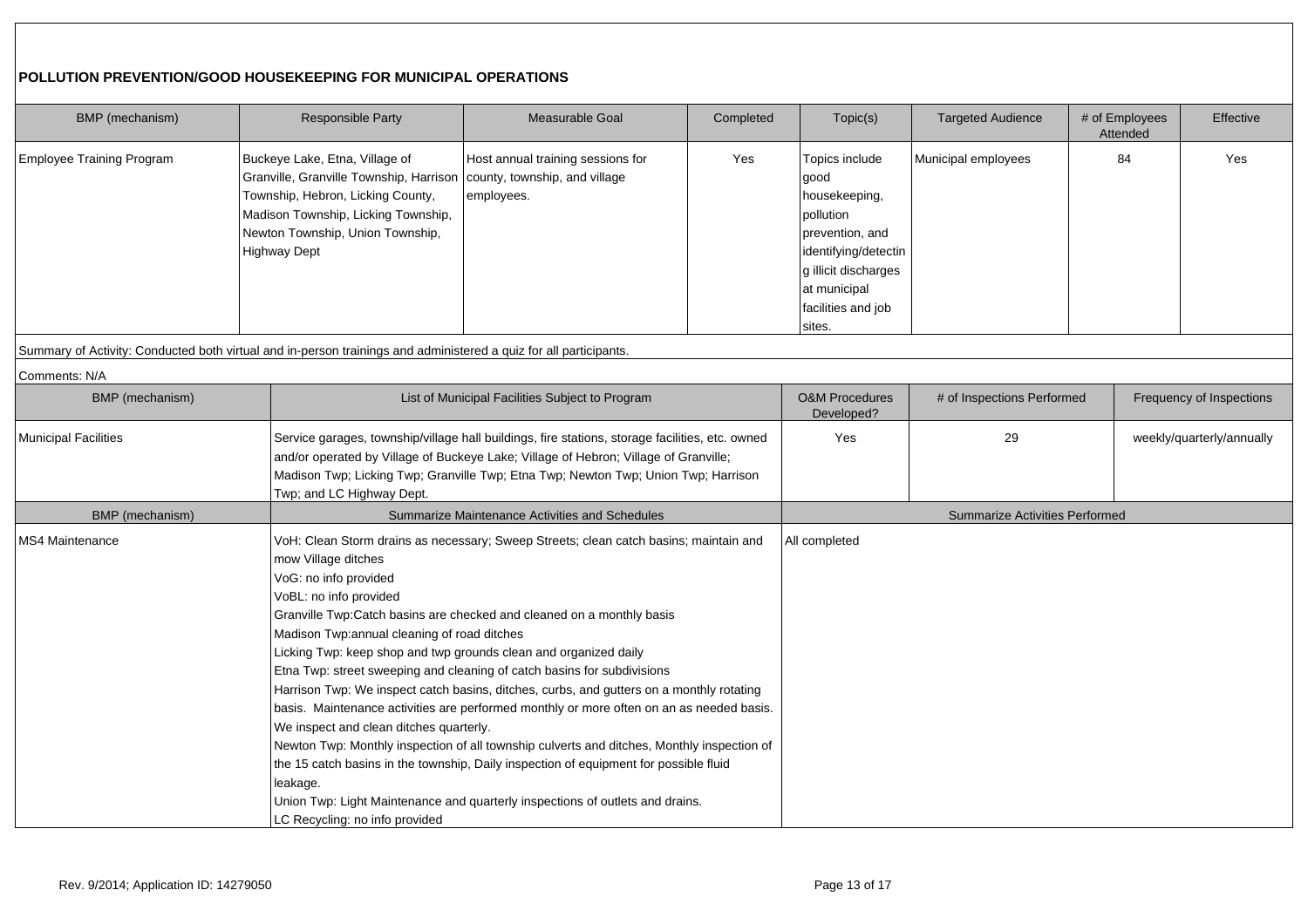| BMP (mechanism)             | Procedures<br>Developed? |                                                                                                                                                       | Document Amounts of Wastes Properly Disposed                                                                                                                                                                                                                                                                                                  |
|-----------------------------|--------------------------|-------------------------------------------------------------------------------------------------------------------------------------------------------|-----------------------------------------------------------------------------------------------------------------------------------------------------------------------------------------------------------------------------------------------------------------------------------------------------------------------------------------------|
| Disposal of Wastes          | Yes                      | VoG: N/A<br>Granville Twp: N/A<br>Madison Twp: N/A<br>Licking Twp: N/A<br>Harrison Twp: N/A<br>Newton Twp: N/A<br>Union Twp: N/A<br>LC Recycling: N/A | VoH: 12 cy - two Chipper Days - yard waste/ 22 cy V- two Village Clean up days<br>VoBL: 5 - 30 yard dumpsters between two community wide clean up events<br>Etna Twp: 80 cubic yards yard waste and street sweeping. No hazardous waste.                                                                                                      |
| BMP (mechanism)             | Covered?                 | <b>Tons Used</b>                                                                                                                                      | Summarize Measures Taken to Minimize Usage                                                                                                                                                                                                                                                                                                    |
| Road Salt                   | Yes                      | 6673 Tons                                                                                                                                             | VoH: 75.5 and 125 gallons of brine<br>VoG: 425 tons<br>VoBL: 38 tons Salt / 23 tons salt/grit mix<br>Granville Twp: 400 tons<br>Madison Twp: 90 tons<br>Licking Twp: 200 ton salt and 15 ton #9 stone with Brine Water<br>Etna Twp: 550 tons<br>Harrison Twp: 498.25 tons<br>Newton Twp: N/A<br>Union Twp: 800 ton<br>Highway Dept: 3596 tons |
| <b>BMP</b> (mechanism)      | Procedures<br>Developed? | <b>Gallons Used</b>                                                                                                                                   | Summarize Measures Taken to Minimize Usage                                                                                                                                                                                                                                                                                                    |
| Pesticide & Herbicide Usage | Yes                      | 991 Gallons                                                                                                                                           | VoH: 754 gallons vegetation / 26.4 gal + 199 tab pest<br>VoG: N/A<br>VoBL: 80 gals<br>Granville Twp: N/A<br>Madison Twp: N/A<br>Licking Twp: 20 Gal. Herbicide mixed with 100 Gal. water<br>Etna Twp: 20 gallons herbicide<br>Harrison Twp: N/A<br>Newton Twp: 5 gallons<br>Union Twp: 112 Gal                                                |
| <b>BMP</b> (mechanism)      | Procedures<br>Developed? | Pounds Used                                                                                                                                           | Summarize Measures Taken to Minimize Usage                                                                                                                                                                                                                                                                                                    |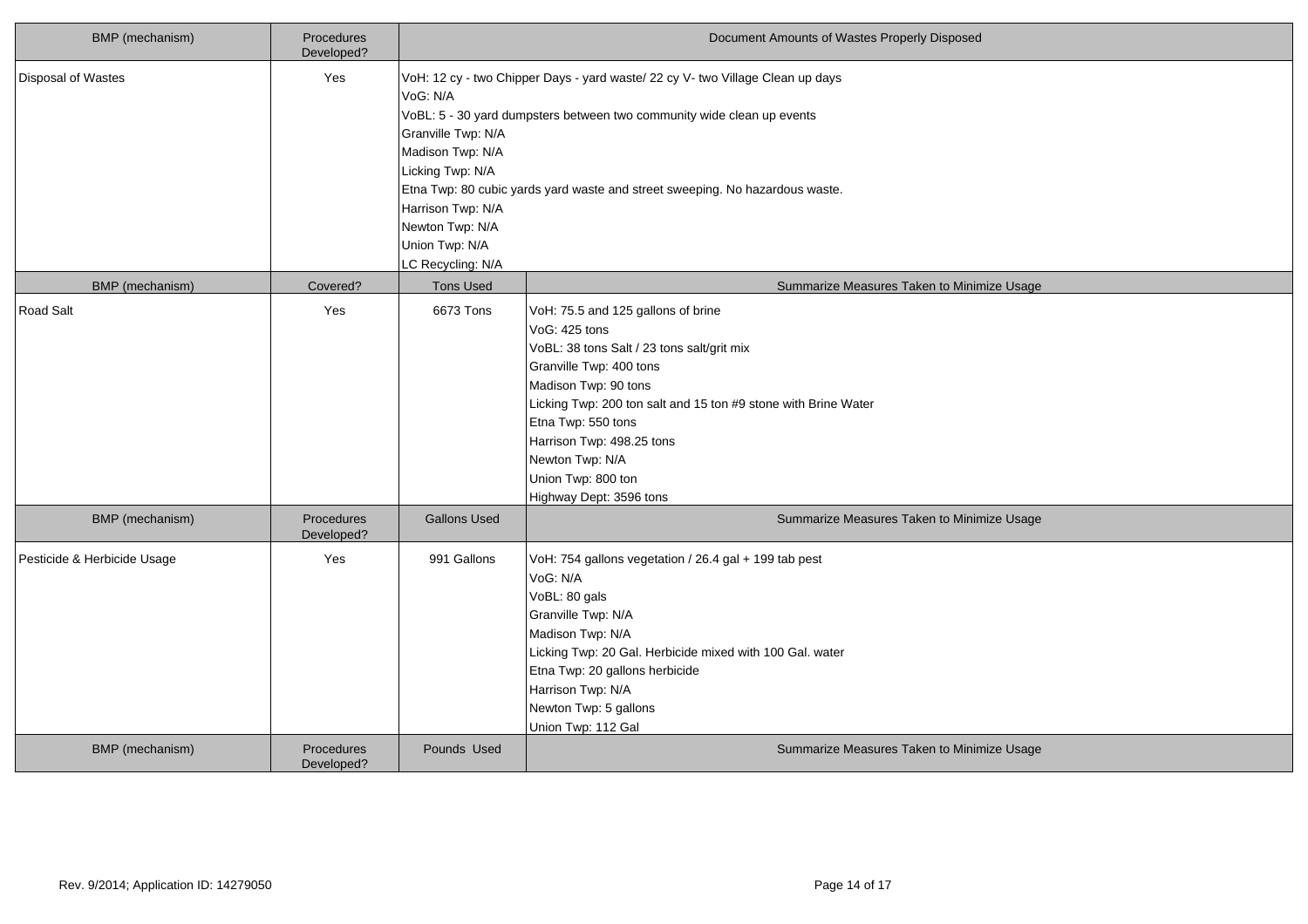| Fertilizer Usage                                                                                                                                                                   | No                                                                                                                                                                                                                                                | 170 Pounds                                                                                                                                                                                                                                                                                                             | VoH: 0<br>VoG: 0<br>VoBL: 20 lbs<br>Granville Twp: 0<br>Madison Twp: 0<br>Licking Twp: 0<br>Etna Twp: 150 lbs<br>Harrison Twp: 0<br>Newton Twp: 0<br>Union Twp: 0 |                                                                                                                    |                   |
|------------------------------------------------------------------------------------------------------------------------------------------------------------------------------------|---------------------------------------------------------------------------------------------------------------------------------------------------------------------------------------------------------------------------------------------------|------------------------------------------------------------------------------------------------------------------------------------------------------------------------------------------------------------------------------------------------------------------------------------------------------------------------|-------------------------------------------------------------------------------------------------------------------------------------------------------------------|--------------------------------------------------------------------------------------------------------------------|-------------------|
| BMP (mechanism)                                                                                                                                                                    | Procedures<br>Developed?                                                                                                                                                                                                                          |                                                                                                                                                                                                                                                                                                                        |                                                                                                                                                                   | Document Amount of Material Collected and Properly Disposed                                                        |                   |
| <b>Street Sweeping</b>                                                                                                                                                             | No                                                                                                                                                                                                                                                | VoH: 8 cubic yards<br>VoG: no street sweeping<br>VoBL: 20 cubic yards<br>Granville Twp: no street sweeping<br>Madison Twp: no street sweeping<br>Licking Twp: no street sweeping<br>Etna Twp: 85 tons of debris<br>Harrison Twp: no street sweeping<br>Newton Twp: no street sweeping<br>Union Twp: no street sweeping |                                                                                                                                                                   |                                                                                                                    |                   |
| BMP (mechanism)                                                                                                                                                                    |                                                                                                                                                                                                                                                   |                                                                                                                                                                                                                                                                                                                        |                                                                                                                                                                   | Summarize Any New or Existing Flood Management Projects that were Assessed for Impacts on Water Quality            |                   |
| Flood Management Projects                                                                                                                                                          | VoH: no info provided<br>VoG: no info provided<br>Granville Twp: no info provided<br>Madison Twp: no info provided<br>Etna Twp: no info provided<br>Harrison Twp: no info provided<br>Newton Twp: no info provided<br>Union Twp: no info provided | Licking Twp: Yearly ditch cleaning where applicable                                                                                                                                                                                                                                                                    |                                                                                                                                                                   | VoBL: Upgraded and extended Storm water system along SR 79 east of spill way and North Bank rd's east of spill way |                   |
| <b>BMP</b> (mechanism)                                                                                                                                                             |                                                                                                                                                                                                                                                   |                                                                                                                                                                                                                                                                                                                        |                                                                                                                                                                   | Summary                                                                                                            |                   |
| No records found<br>POLLUTION PREVENTION/GOOD HOUSEKEEPING FOR MUNICIPAL OPERATIONS<br>Summarize activities you plan to undertake for the next reporting cycle.<br>BMP (mechanism) | <b>Responsible Party</b>                                                                                                                                                                                                                          |                                                                                                                                                                                                                                                                                                                        | Measurable Goal                                                                                                                                                   | <b>Summary of Planned Activities</b>                                                                               | Proposed Schedule |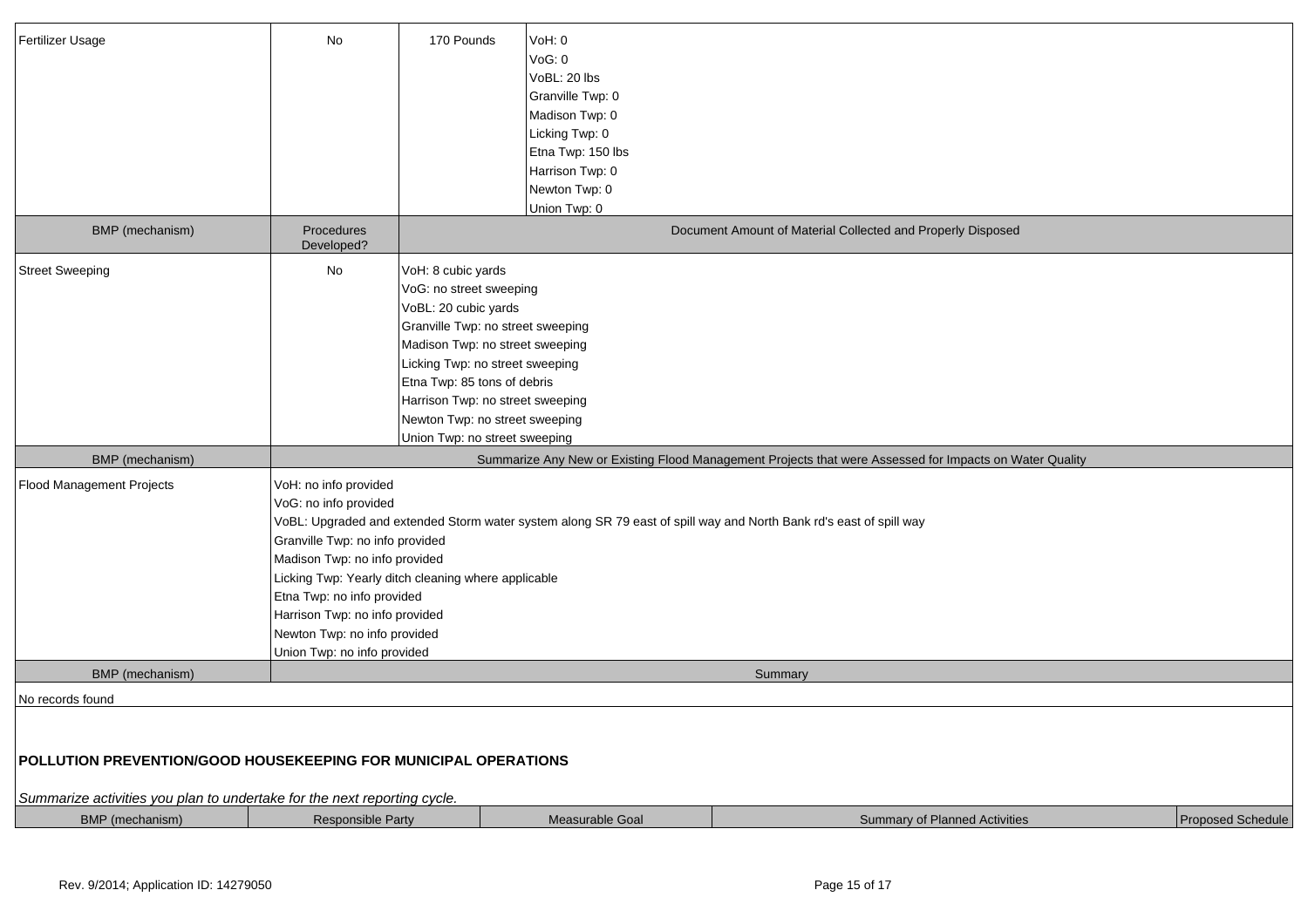| <b>Employee Training Program</b>       | LCSWCD                                                                                                                                                                            | Municipal employees participate in<br>annual good housekeeping training                                                                      | LCSWCD will host training sessions covering good housekeeping practices and<br>pollution prevention at municipal facilities and at job sites.                                                                                                       | <b>Fall 2021</b>                         |
|----------------------------------------|-----------------------------------------------------------------------------------------------------------------------------------------------------------------------------------|----------------------------------------------------------------------------------------------------------------------------------------------|-----------------------------------------------------------------------------------------------------------------------------------------------------------------------------------------------------------------------------------------------------|------------------------------------------|
| Comments:                              |                                                                                                                                                                                   |                                                                                                                                              |                                                                                                                                                                                                                                                     |                                          |
| List of Facilities Subject to Program  | Village of Hebron, Village of Granville,<br>Union Twp., Village of Hebron-Public<br>Works Department, Water Reclamation<br>Facilities and Water treatment plant<br>personnel also | Public Works Department, Water<br><b>Reclamation Facilities and Water</b><br>treatment plant personnel                                       | Maintain and update SWPPP for facilities                                                                                                                                                                                                            | Ongoing                                  |
| Comments:                              |                                                                                                                                                                                   |                                                                                                                                              |                                                                                                                                                                                                                                                     |                                          |
| Disposal of Wastes                     | Village of Hebron, Village of Granville,<br>LCSWCD                                                                                                                                | Ensure all waste is disposed of in the<br>appropriate manner.                                                                                | Dispose of all waste materials appropriately and document amounts                                                                                                                                                                                   | Ongoing                                  |
| Comments:                              |                                                                                                                                                                                   |                                                                                                                                              |                                                                                                                                                                                                                                                     |                                          |
| Fertilizer Usage                       | Village of Hebron                                                                                                                                                                 | Use fertilizer only as necessary                                                                                                             | Use fertilizer only when necessary to promote vegetation for erosion control as<br>needed; limit phosphorus fertilizer used.                                                                                                                        | Ongoing                                  |
| Comments:                              |                                                                                                                                                                                   |                                                                                                                                              |                                                                                                                                                                                                                                                     |                                          |
| Pesticide & Herbicide Usage            | Village of Hebron Village of Granville<br>Union Twp. LCEO and LC Hwy Dept.                                                                                                        | Use pesticides and herbicides only as<br>needed and in accordance with FIFRA<br>and manufacturers label.                                     | Any applications will be made by qualified personnel only. Use herbicides only as<br>necessary for control target (ditch maintenance, ROW maintenance, etc.) and<br>document usage.                                                                 | Ongoing                                  |
| Comments:                              |                                                                                                                                                                                   |                                                                                                                                              |                                                                                                                                                                                                                                                     |                                          |
| Flood Management Projects              | of Granville                                                                                                                                                                      | projects.                                                                                                                                    | Village of Buckeye Lake, Hebron, Village  Evaluate all new floodplain management  Continue to monitor and take action when floodplain management is needed                                                                                          | Review projects as<br>they are proposed. |
| Comments:                              |                                                                                                                                                                                   |                                                                                                                                              |                                                                                                                                                                                                                                                     |                                          |
| MS4 Maintenance                        | Village of Hebron, Village of Granville,<br>Newton Twp, Union Twp, Licking County<br>Recycling (LCR)                                                                              | Maintain the integrity and function of all<br>stormwater infrastructure to minimize<br>pollution entering receiving waters in the<br>county. | Clean and maintain all stormwater infrastructure, inspect and maintain all municipal<br>facilities, use pollution prevention BMPs, and practice good housekeeping.<br>Promote recycling programs and waterway cleanup events throughout the county. | Ongoing                                  |
| Comments:                              |                                                                                                                                                                                   |                                                                                                                                              |                                                                                                                                                                                                                                                     |                                          |
| Road Salt                              | Village of Hebron, Village of Granville,<br>Township                                                                                                                              | Keep salt covered and minimize usage                                                                                                         | Inspect and maintain salt storage facilities                                                                                                                                                                                                        | Ongoing                                  |
| Comments:                              |                                                                                                                                                                                   |                                                                                                                                              |                                                                                                                                                                                                                                                     |                                          |
| <b>Street Sweeping</b>                 | Village of Hebron, Village of Granville                                                                                                                                           | Properly dispose of street sweepings                                                                                                         | Send street sweeping and catch basin debris to sanitary landfill; keep stored debris<br>covered.                                                                                                                                                    | Ongoing                                  |
| Comments:                              |                                                                                                                                                                                   |                                                                                                                                              |                                                                                                                                                                                                                                                     |                                          |
| PROPOSED CHANGES TO YOUR SWMP (IF ANY) |                                                                                                                                                                                   |                                                                                                                                              |                                                                                                                                                                                                                                                     |                                          |
| reporting year, please explain why.    |                                                                                                                                                                                   |                                                                                                                                              | Summarize any proposed changes to your SWMP, including changes to any BMPs or any identified measurable goals that apply to the program elements. If you fail to satisfy measurable goals for the                                                   |                                          |
|                                        |                                                                                                                                                                                   |                                                                                                                                              |                                                                                                                                                                                                                                                     |                                          |